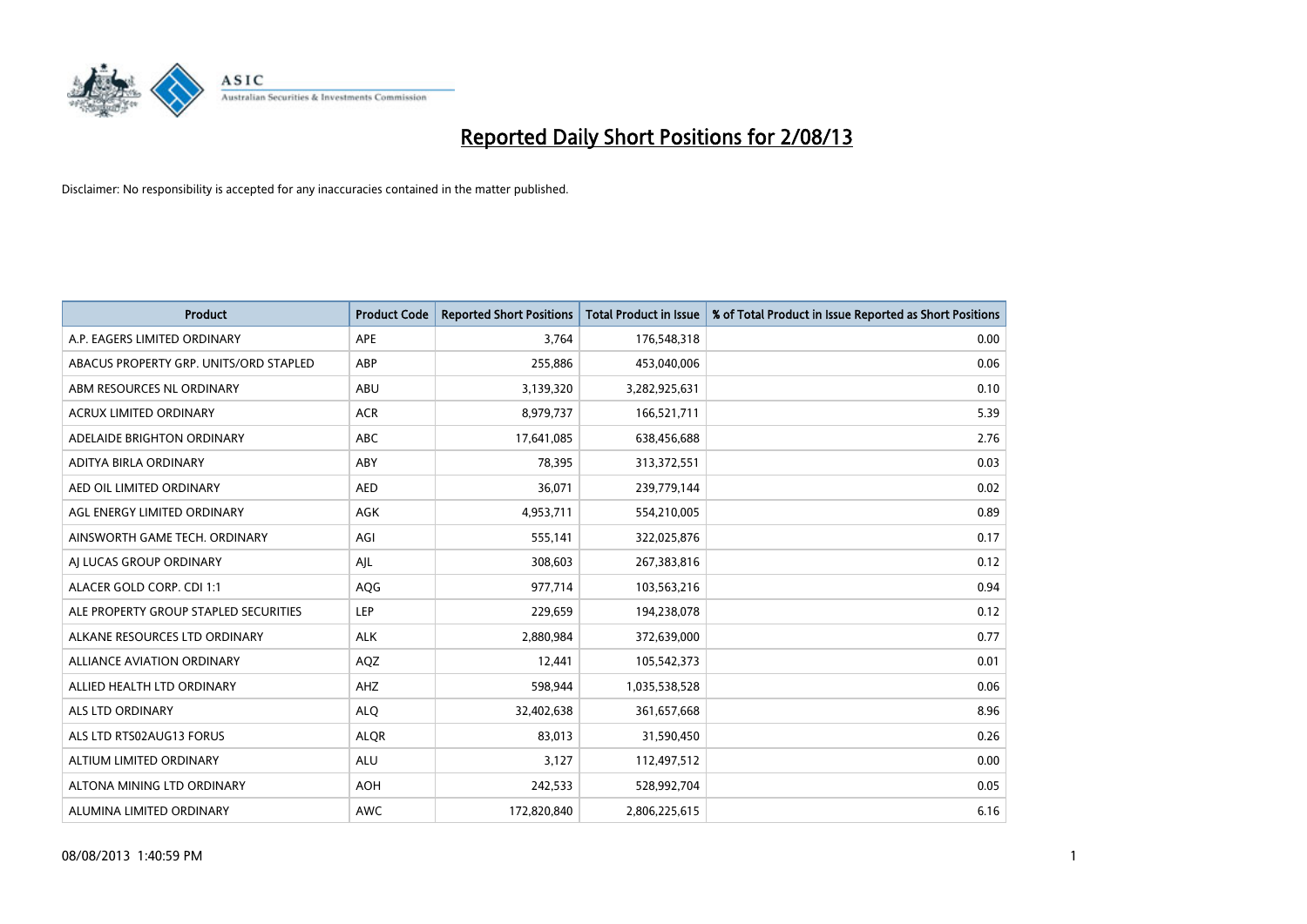

| <b>Product</b>                          | <b>Product Code</b> | <b>Reported Short Positions</b> | <b>Total Product in Issue</b> | % of Total Product in Issue Reported as Short Positions |
|-----------------------------------------|---------------------|---------------------------------|-------------------------------|---------------------------------------------------------|
| AMALGAMATED HOLDINGS ORDINARY           | AHD                 | 2,006                           | 157,759,109                   | 0.00                                                    |
| AMCOM TELECOMM. ORDINARY                | AMM                 | 1,345,463                       | 244,557,101                   | 0.55                                                    |
| AMCOR LIMITED ORDINARY                  | AMC                 | 3,175,720                       | 1,206,684,923                 | 0.26                                                    |
| AMP LIMITED ORDINARY                    | AMP                 | 19,583,700                      | 2,944,564,649                 | 0.67                                                    |
| AMPELLA MINING ORDINARY                 | <b>AMX</b>          | 365,381                         | 248,000,493                   | 0.15                                                    |
| ANGLOGOLD ASHANTI CDI 5:1               | AGG                 | 1                               | 89,207,765                    | 0.00                                                    |
| ANSELL LIMITED ORDINARY                 | <b>ANN</b>          | 10,535,391                      | 130,617,963                   | 8.07                                                    |
| ANTARES ENERGY LTD ORDINARY             | AZZ                 | 392,400                         | 255,000,000                   | 0.15                                                    |
| ANZ BANKING GRP LTD ORDINARY            | ANZ                 | 12,912,033                      | 2,743,487,440                 | 0.47                                                    |
| APA GROUP STAPLED SECURITIES            | <b>APA</b>          | 11,099,192                      | 835,750,807                   | 1.33                                                    |
| APN NEWS & MEDIA ORDINARY               | <b>APN</b>          | 17,942,773                      | 661,526,586                   | 2.71                                                    |
| AQUARIUS PLATINUM. ORDINARY             | <b>AQP</b>          | 7,986,192                       | 486,851,336                   | 1.64                                                    |
| AQUILA RESOURCES ORDINARY               | <b>AQA</b>          | 14,078,826                      | 411,804,442                   | 3.42                                                    |
| ARAFURA RESOURCE LTD ORDINARY           | ARU                 | 8,367                           | 441,270,644                   | 0.00                                                    |
| ARB CORPORATION ORDINARY                | ARP                 | 567,495                         | 72,481,302                    | 0.78                                                    |
| ARDENT LEISURE GROUP STAPLED SECURITIES | AAD                 | 3,074,822                       | 397,803,987                   | 0.77                                                    |
| ARENA REIT ORDINARY UNITS               | ARF                 | 1,091,670                       | 206,342,963                   | 0.53                                                    |
| ARISTOCRAT LEISURE ORDINARY             | <b>ALL</b>          | 7,447,626                       | 551,418,047                   | 1.35                                                    |
| ARRIUM LTD ORDINARY                     | ARI                 | 23,486,431                      | 1,355,433,903                 | 1.73                                                    |
| ASCIANO LIMITED ORDINARY                | <b>AIO</b>          | 17,780,981                      | 975,385,664                   | 1.82                                                    |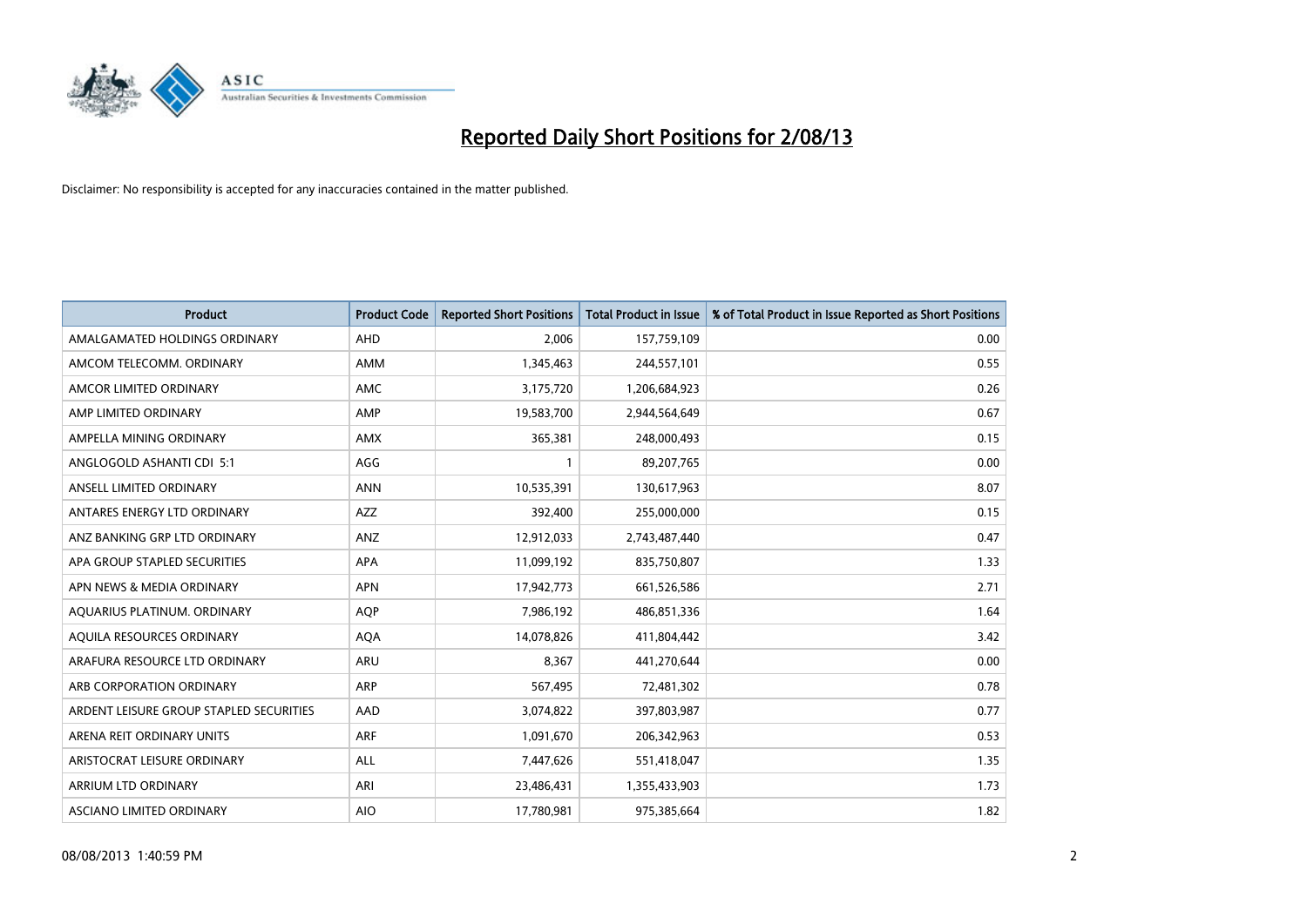

| <b>Product</b>                            | <b>Product Code</b> | <b>Reported Short Positions</b> | <b>Total Product in Issue</b> | % of Total Product in Issue Reported as Short Positions |
|-------------------------------------------|---------------------|---------------------------------|-------------------------------|---------------------------------------------------------|
| ASG GROUP LIMITED ORDINARY                | ASZ                 | 1,196,603                       | 206,720,839                   | 0.58                                                    |
| ASPEN GROUP ORD/UNITS STAPLED             | <b>APZ</b>          | 333,997                         | 1,192,665,422                 | 0.03                                                    |
| ASTRO JAP PROP GROUP STAPLED US PROHIBIT. | AJA                 | 3,400                           | 67,211,752                    | 0.01                                                    |
| ASX LIMITED ORDINARY                      | ASX                 | 1,899,468                       | 193,595,162                   | 0.98                                                    |
| ATLAS IRON LIMITED ORDINARY               | <b>AGO</b>          | 34,901,868                      | 909,718,409                   | 3.84                                                    |
| AURIZON HOLDINGS LTD ORDINARY             | AZJ                 | 2,582,199                       | 2,137,284,503                 | 0.12                                                    |
| AURORA OIL & GAS ORDINARY                 | <b>AUT</b>          | 5,097,354                       | 447,885,778                   | 1.14                                                    |
| AUSDRILL LIMITED ORDINARY                 | ASL                 | 26,402,106                      | 312,277,224                   | 8.45                                                    |
| AUSENCO LIMITED ORDINARY                  | AAX                 | 1,402,089                       | 123,527,574                   | 1.14                                                    |
| <b>AUSTAL LIMITED ORDINARY</b>            | ASB                 | 364,677                         | 346,007,639                   | 0.11                                                    |
| AUSTBROKERS HOLDINGS ORDINARY             | <b>AUB</b>          | 4,152                           | 58,148,980                    | 0.01                                                    |
| AUSTIN ENGINEERING ORDINARY               | ANG                 | 382,436                         | 73,164,403                    | 0.52                                                    |
| AUSTRALAND PROPERTY STAPLED SECURITY      | <b>ALZ</b>          | 1,159,028                       | 578,324,670                   | 0.20                                                    |
| AUSTRALIAN AGRICULT, ORDINARY             | AAC                 | 2,526,424                       | 313,113,358                   | 0.81                                                    |
| AUSTRALIAN INFR LTD ORDINARY              | <b>AIX</b>          | 62,111                          | 620,733,944                   | 0.01                                                    |
| AUSTRALIAN PHARM. ORDINARY                | API                 | 137,481                         | 488,115,883                   | 0.03                                                    |
| AUTOMOTIVE HOLDINGS ORDINARY              | AHE                 | 635,289                         | 260,579,682                   | 0.24                                                    |
| AVJENNINGS LIMITED ORDINARY               | <b>AVJ</b>          | 2,169,947                       | 384,423,851                   | 0.56                                                    |
| AWE LIMITED ORDINARY                      | <b>AWE</b>          | 1,171,138                       | 522,116,985                   | 0.22                                                    |
| <b>BANDANNA ENERGY ORDINARY</b>           | <b>BND</b>          | 23,087,675                      | 528,481,199                   | 4.37                                                    |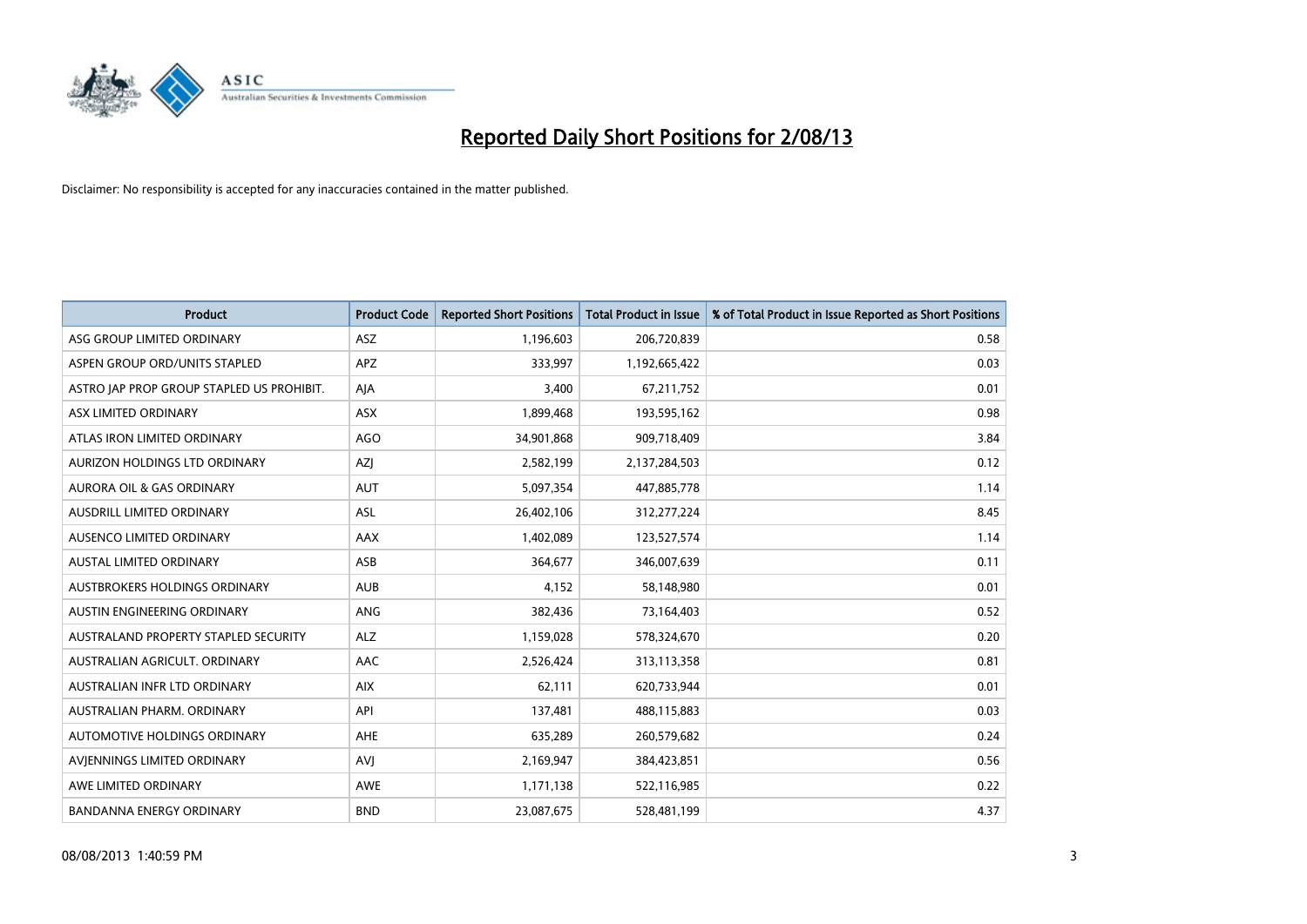

| <b>Product</b>                         | <b>Product Code</b> | <b>Reported Short Positions</b> | <b>Total Product in Issue</b> | % of Total Product in Issue Reported as Short Positions |
|----------------------------------------|---------------------|---------------------------------|-------------------------------|---------------------------------------------------------|
| BANK OF QUEENSLAND. ORDINARY           | <b>BOQ</b>          | 5,132,867                       | 319,809,993                   | 1.60                                                    |
| <b>BASE RES LIMITED ORDINARY</b>       | <b>BSE</b>          | 3,752,550                       | 561,840,029                   | 0.67                                                    |
| BATHURST RES NZ LTD ORDINARY           | <b>BRL</b>          | 41,811,979                      | 699,247,997                   | 5.98                                                    |
| <b>BC IRON LIMITED ORDINARY</b>        | BCI                 | 397,745                         | 123,453,630                   | 0.32                                                    |
| BEACH ENERGY LIMITED ORDINARY          | <b>BPT</b>          | 22,329,447                      | 1,269,399,183                 | 1.76                                                    |
| BEADELL RESOURCE LTD ORDINARY          | <b>BDR</b>          | 58,844,987                      | 788,277,280                   | 7.47                                                    |
| <b>BEGA CHEESE LTD ORDINARY</b>        | <b>BGA</b>          | 7,723                           | 151,866,050                   | 0.01                                                    |
| BENDIGO AND ADELAIDE ORDINARY          | <b>BEN</b>          | 13,229,505                      | 407,197,451                   | 3.25                                                    |
| BERKELEY RESOURCES ORDINARY            | <b>BKY</b>          | 588,351                         | 179,393,323                   | 0.33                                                    |
| <b>BHP BILLITON LIMITED ORDINARY</b>   | <b>BHP</b>          | 11,467,587                      | 3,211,691,105                 | 0.36                                                    |
| <b>BILLABONG ORDINARY</b>              | <b>BBG</b>          | 15,498,903                      | 478,944,292                   | 3.24                                                    |
| <b>BLACKMORES LIMITED ORDINARY</b>     | <b>BKL</b>          | 5,978                           | 16,973,764                    | 0.04                                                    |
| BLACKTHORN RESOURCES ORD US PROHIBITED | <b>BTR</b>          | 337,983                         | 164,285,950                   | 0.21                                                    |
| <b>BLUESCOPE STEEL LTD ORDINARY</b>    | <b>BSL</b>          | 2,284,089                       | 558,243,305                   | 0.41                                                    |
| <b>BOART LONGYEAR ORDINARY</b>         | <b>BLY</b>          | 43,033,977                      | 461,163,412                   | 9.33                                                    |
| BORAL LIMITED. ORDINARY                | <b>BLD</b>          | 51,893,816                      | 774,000,641                   | 6.70                                                    |
| <b>BRADKEN LIMITED ORDINARY</b>        | <b>BKN</b>          | 15,158,056                      | 169,240,662                   | 8.96                                                    |
| <b>BRAMBLES LIMITED ORDINARY</b>       | <b>BXB</b>          | 2,254,091                       | 1,557,420,757                 | 0.14                                                    |
| <b>BREVILLE GROUP LTD ORDINARY</b>     | <b>BRG</b>          | 6,019,862                       | 130,095,322                   | 4.63                                                    |
| BRICKWORKS LIMITED ORDINARY            | <b>BKW</b>          | 6,121                           | 147,818,132                   | 0.00                                                    |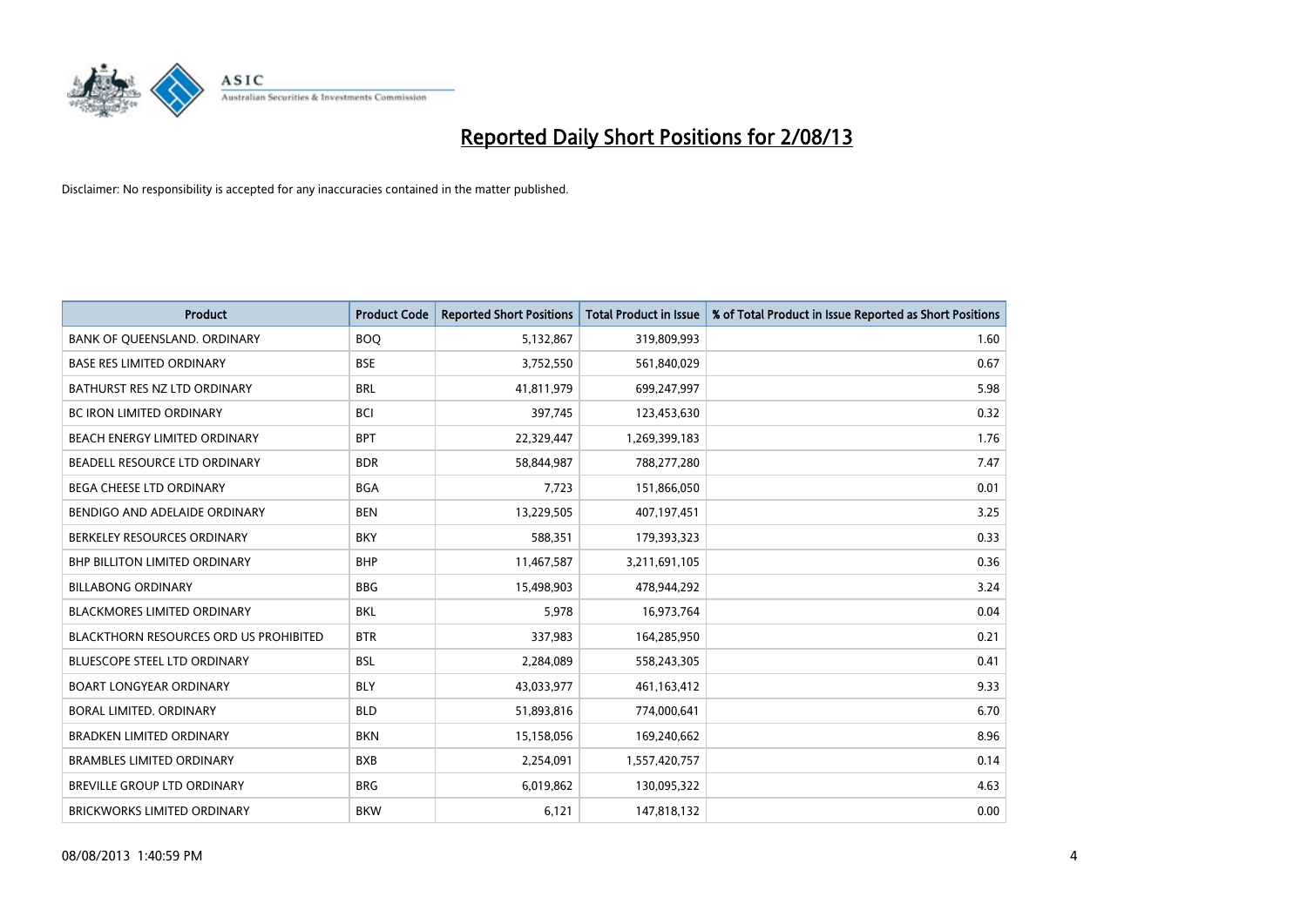

| <b>Product</b>                          | <b>Product Code</b> | <b>Reported Short Positions</b> | <b>Total Product in Issue</b> | % of Total Product in Issue Reported as Short Positions |
|-----------------------------------------|---------------------|---------------------------------|-------------------------------|---------------------------------------------------------|
| <b>BROCKMAN MINING LTD ORDINARY</b>     | <b>BCK</b>          | 90,995                          | 7,894,482,131                 | 0.00                                                    |
| BT INVESTMENT MNGMNT ORDINARY           | <b>BTT</b>          | 56,803                          | 278,100,237                   | 0.02                                                    |
| <b>BUCCANEER ENERGY LTD ORDINARY</b>    | <b>BCC</b>          | 500,000                         | 2,398,671,956                 | 0.02                                                    |
| <b>BURU ENERGY ORDINARY</b>             | <b>BRU</b>          | 16,344,247                      | 274,036,429                   | 5.96                                                    |
| <b>BWP TRUST ORDINARY UNITS</b>         | <b>BWP</b>          | 6,793,020                       | 537,753,954                   | 1.26                                                    |
| CABCHARGE AUSTRALIA ORDINARY            | CAB                 | 11,349,818                      | 120,430,683                   | 9.42                                                    |
| CALTEX AUSTRALIA ORDINARY               | <b>CTX</b>          | 996,102                         | 270,000,000                   | 0.37                                                    |
| CAPE LAMBERT RES LTD ORDINARY           | <b>CFE</b>          | 19,764                          | 679,691,942                   | 0.00                                                    |
| <b>CARBON ENERGY ORDINARY</b>           | <b>CNX</b>          | 4,533                           | 786,889,705                   | 0.00                                                    |
| <b>CARDNO LIMITED ORDINARY</b>          | CDD                 | 10,780,219                      | 143,726,327                   | 7.50                                                    |
| CARNARVON PETROLEUM ORDINARY            | <b>CVN</b>          | 734                             | 934,109,501                   | 0.00                                                    |
| CARSALES.COM LTD ORDINARY               | <b>CRZ</b>          | 2,200,017                       | 236,201,964                   | 0.93                                                    |
| <b>CASH CONVERTERS ORDINARY</b>         | CCV                 | 2,860,960                       | 423,861,025                   | 0.67                                                    |
| CEDAR WOODS PROP. ORDINARY              | <b>CWP</b>          | 61,533                          | 73,359,551                    | 0.08                                                    |
| CELSIUS COAL LTD ORDINARY               | <b>CLA</b>          | 450,000                         | 1,979,976,397                 | 0.02                                                    |
| CENTRAL PETROLEUM ORDINARY              | <b>CTP</b>          | 756,248                         | 1,440,078,845                 | 0.05                                                    |
| CERAMIC FUEL CELLS ORDINARY             | <b>CFU</b>          | 360,727                         | 1,591,941,620                 | 0.02                                                    |
| CFS RETAIL TRUST GRP STAPLED SECURITIES | <b>CFX</b>          | 62,633,800                      | 2,828,495,659                 | 2.21                                                    |
| CHALLENGER DIV.PRO. STAPLED UNITS       | <b>CDI</b>          | 1,446                           | 214,101,013                   | 0.00                                                    |
| <b>CHALLENGER LIMITED ORDINARY</b>      | <b>CGF</b>          | 3,500,438                       | 530,862,585                   | 0.66                                                    |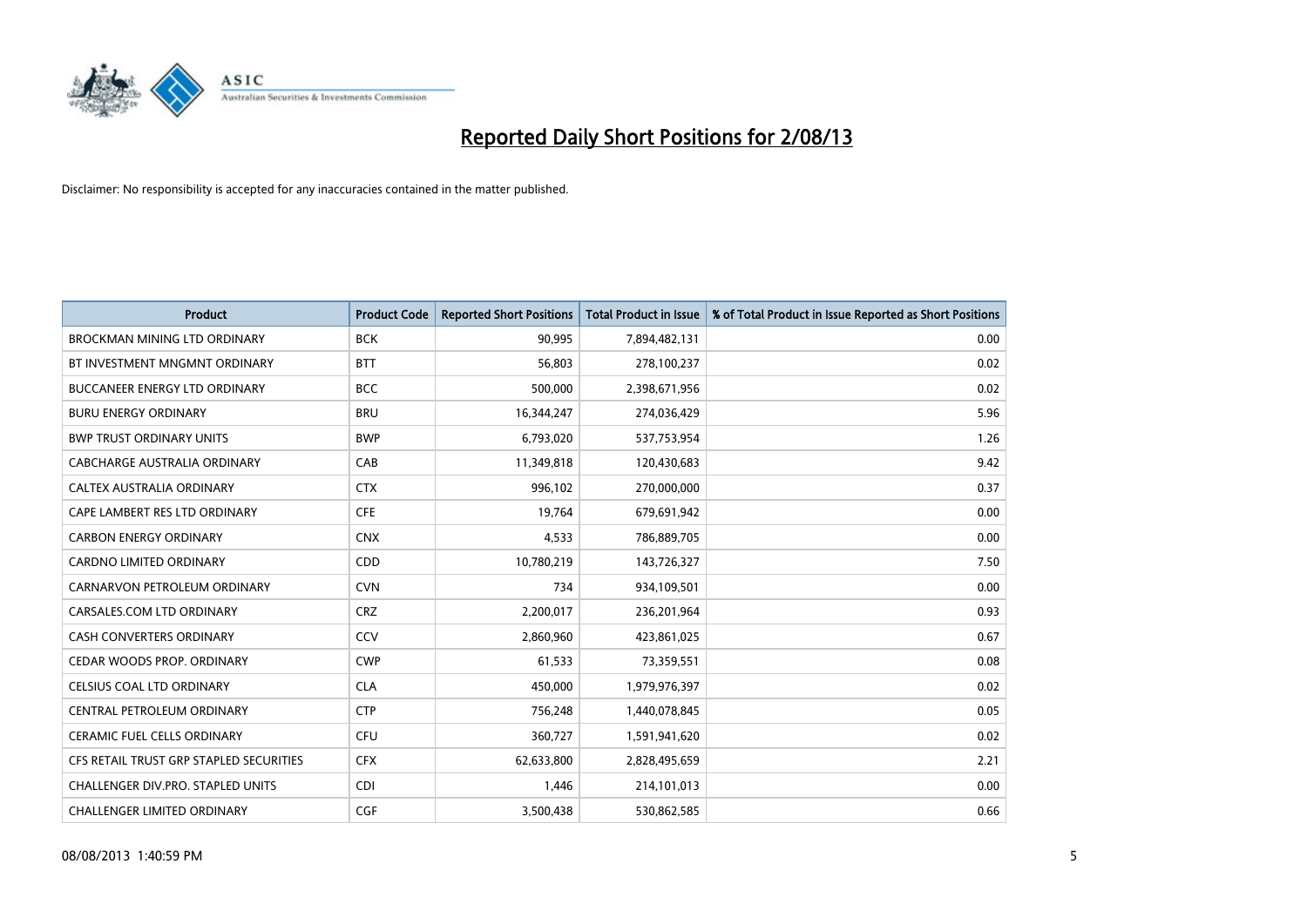

| <b>Product</b>                          | <b>Product Code</b> | <b>Reported Short Positions</b> | <b>Total Product in Issue</b> | % of Total Product in Issue Reported as Short Positions |
|-----------------------------------------|---------------------|---------------------------------|-------------------------------|---------------------------------------------------------|
| CHANDLER MACLEOD LTD ORDINARY           | <b>CMG</b>          | 200,305                         | 469,679,390                   | 0.04                                                    |
| CHARTER HALL GROUP STAPLED US PROHIBIT. | <b>CHC</b>          | 258,661                         | 302,262,312                   | 0.09                                                    |
| <b>CHARTER HALL RETAIL UNITS</b>        | <b>CQR</b>          | 3,206,804                       | 337,582,974                   | 0.95                                                    |
| <b>CHORUS LIMITED ORDINARY</b>          | <b>CNU</b>          | 61,092                          | 389,299,049                   | 0.02                                                    |
| CITIGOLD CORP LTD ORDINARY              | <b>CTO</b>          | 153,427                         | 1,352,907,765                 | 0.01                                                    |
| <b>CLOUGH LIMITED ORDINARY</b>          | <b>CLO</b>          | 621,478                         | 777,090,670                   | 0.08                                                    |
| COAL OF AFRICA LTD ORDINARY             | <b>CZA</b>          | 426                             | 1,048,368,613                 | 0.00                                                    |
| <b>COALSPUR MINES LTD ORDINARY</b>      | <b>CPL</b>          | 9,509,963                       | 641,244,435                   | 1.48                                                    |
| COCA-COLA AMATIL ORDINARY               | <b>CCL</b>          | 12,506,149                      | 763,590,249                   | 1.64                                                    |
| <b>COCHLEAR LIMITED ORDINARY</b>        | <b>COH</b>          | 4,914,810                       | 57,040,932                    | 8.62                                                    |
| <b>COCKATOO COAL ORDINARY</b>           | <b>COK</b>          | 9,326,798                       | 1,021,101,465                 | 0.91                                                    |
| <b>CODAN LIMITED ORDINARY</b>           | <b>CDA</b>          | 803,732                         | 176,926,104                   | 0.45                                                    |
| <b>COFFEY INTERNATIONAL ORDINARY</b>    | <b>COF</b>          | 1,917                           | 255,833,165                   | 0.00                                                    |
| <b>COLLINS FOODS LTD ORDINARY</b>       | <b>CKF</b>          | 531,845                         | 93,000,003                    | 0.57                                                    |
| COMMONWEALTH BANK, ORDINARY             | <b>CBA</b>          | 12,729,211                      | 1,611,928,836                 | 0.79                                                    |
| <b>COMMONWEALTH PROP ORDINARY UNITS</b> | <b>CPA</b>          | 44,362,310                      | 2,347,003,413                 | 1.89                                                    |
| <b>COMPUTERSHARE LTD ORDINARY</b>       | <b>CPU</b>          | 7,032,283                       | 556,203,079                   | 1.26                                                    |
| <b>CORP TRAVEL LIMITED ORDINARY</b>     | <b>CTD</b>          | 207,687                         | 78,081,184                    | 0.27                                                    |
| <b>CREDIT CORP GROUP ORDINARY</b>       | <b>CCP</b>          | 44,246                          | 45,932,899                    | 0.10                                                    |
| <b>CROMWELL PROP STAPLED SECURITIES</b> | <b>CMW</b>          | 852,502                         | 1,713,721,456                 | 0.05                                                    |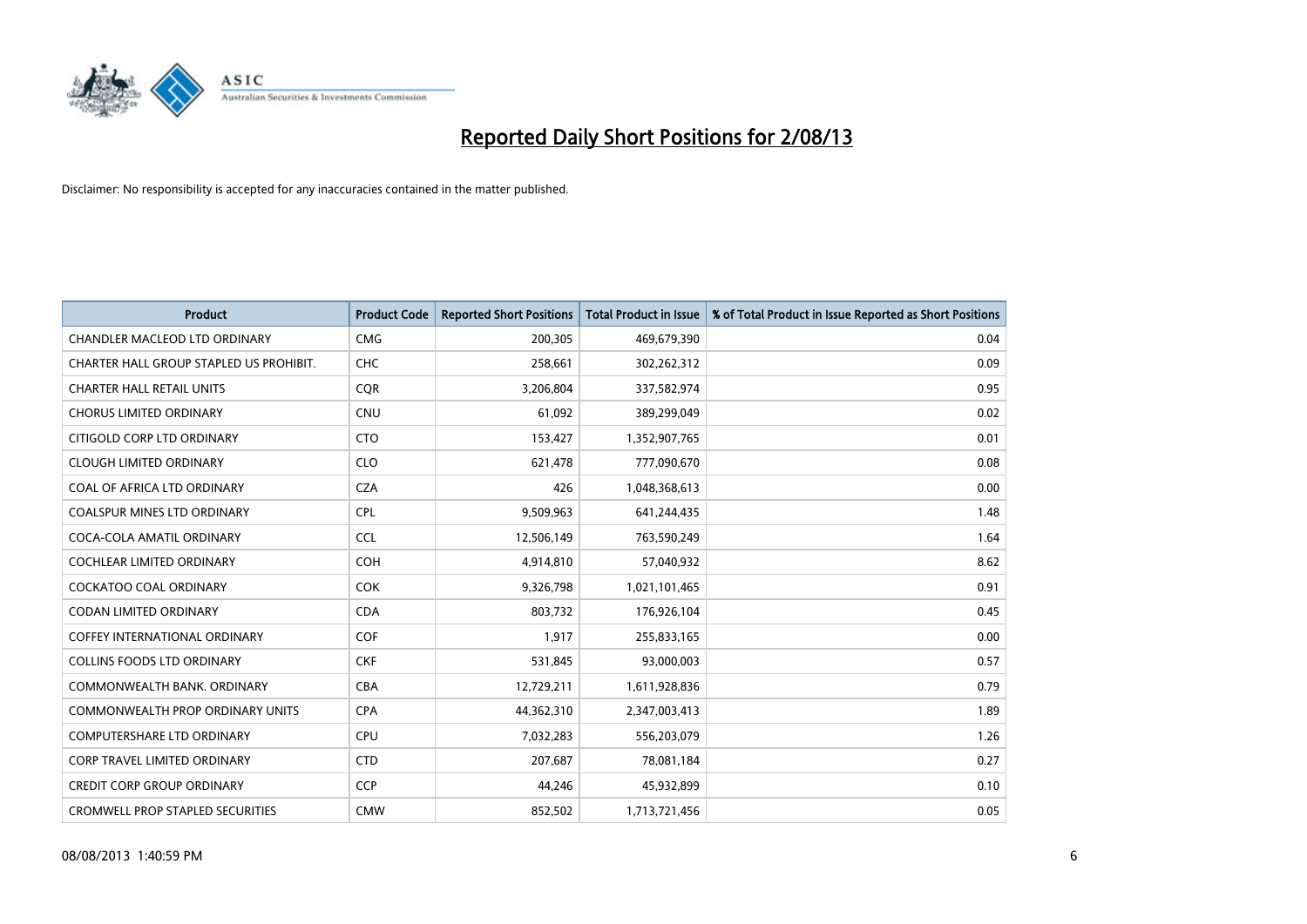

| <b>Product</b>                       | <b>Product Code</b> | <b>Reported Short Positions</b> | <b>Total Product in Issue</b> | % of Total Product in Issue Reported as Short Positions |
|--------------------------------------|---------------------|---------------------------------|-------------------------------|---------------------------------------------------------|
| <b>CROWE HORWATH AUS ORDINARY</b>    | <b>CRH</b>          | 846,941                         | 269,665,096                   | 0.31                                                    |
| CROWN LIMITED ORDINARY               | <b>CWN</b>          | 3,595,252                       | 728,394,185                   | 0.49                                                    |
| <b>CSG LIMITED ORDINARY</b>          | CSV                 | 55,781                          | 278,155,477                   | 0.02                                                    |
| <b>CSL LIMITED ORDINARY</b>          | <b>CSL</b>          | 1,488,898                       | 487,091,966                   | 0.31                                                    |
| <b>CSR LIMITED ORDINARY</b>          | <b>CSR</b>          | 32,659,914                      | 506,000,315                   | 6.45                                                    |
| <b>CUDECO LIMITED ORDINARY</b>       | CDU                 | 5,814,533                       | 205,017,174                   | 2.84                                                    |
| DART ENERGY LTD ORDINARY             | <b>DTE</b>          | 13,920,087                      | 878,789,752                   | 1.58                                                    |
| DATA#3 LIMITED ORDINARY              | <b>DTL</b>          | 103,685                         | 153,974,950                   | 0.07                                                    |
| DAVID JONES LIMITED ORDINARY         | <b>DJS</b>          | 61,577,521                      | 535,002,401                   | 11.51                                                   |
| <b>DECMIL GROUP LIMITED ORDINARY</b> | <b>DCG</b>          | 3,171,687                       | 168,203,219                   | 1.89                                                    |
| DEEP YELLOW LIMITED ORDINARY         | <b>DYL</b>          | 840                             | 1,562,794,247                 | 0.00                                                    |
| DEXUS PROPERTY GROUP STAPLED UNITS   | <b>DXS</b>          | 16,341,416                      | 4,701,957,390                 | 0.35                                                    |
| DISCOVERY METALS LTD ORDINARY        | <b>DML</b>          | 12,558,773                      | 486,986,451                   | 2.58                                                    |
| DOMINO PIZZA ENTERPR ORDINARY        | <b>DMP</b>          | 312,918                         | 70,192,674                    | 0.45                                                    |
| DORAY MINERALS LTD ORDINARY          | <b>DRM</b>          | 57,921                          | 141,866,768                   | 0.04                                                    |
| DOWNER EDI LIMITED ORDINARY          | <b>DOW</b>          | 7,059,619                       | 433,409,429                   | 1.63                                                    |
| DRILLSEARCH ENERGY ORDINARY          | <b>DLS</b>          | 14,771,759                      | 427,753,371                   | 3.45                                                    |
| DUET GROUP STAPLED US PROHIBIT.      | <b>DUE</b>          | 10,072,857                      | 1,169,314,842                 | 0.86                                                    |
| DULUXGROUP LIMITED ORDINARY          | <b>DLX</b>          | 4,563,153                       | 377,019,430                   | 1.21                                                    |
| DWS LTD ORDINARY                     | <b>DWS</b>          | 414,150                         | 132,362,763                   | 0.31                                                    |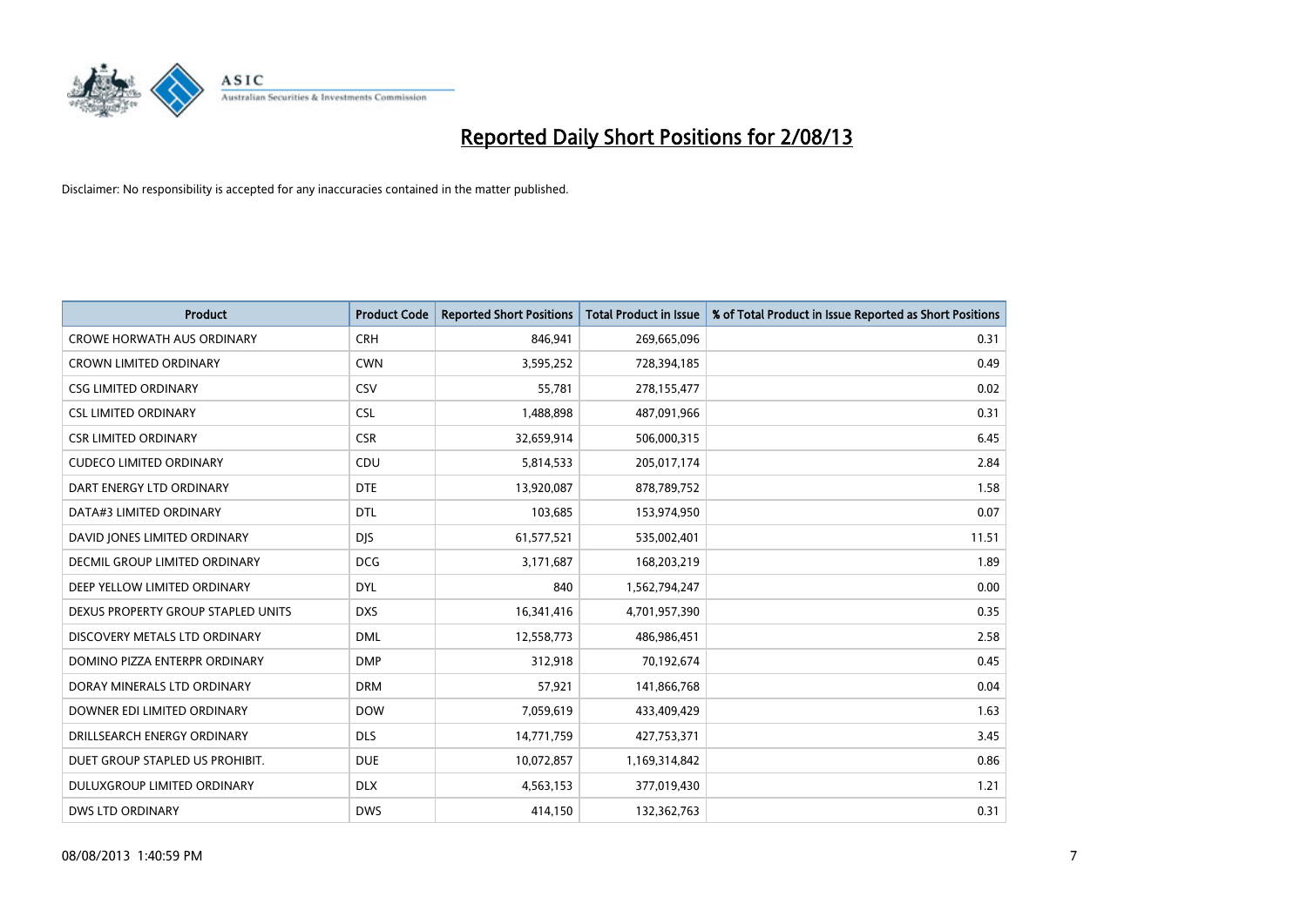

| <b>Product</b>                         | <b>Product Code</b> | <b>Reported Short Positions</b> | <b>Total Product in Issue</b> | % of Total Product in Issue Reported as Short Positions |
|----------------------------------------|---------------------|---------------------------------|-------------------------------|---------------------------------------------------------|
| ECHO ENTERTAINMENT ORDINARY            | <b>EGP</b>          | 2,801,895                       | 825,672,730                   | 0.34                                                    |
| ELDERS LIMITED ORDINARY                | ELD                 | 18,217,301                      | 448,598,480                   | 4.06                                                    |
| ELEMENTAL MINERALS ORDINARY            | <b>ELM</b>          | 54,999                          | 288,587,228                   | 0.02                                                    |
| ELEMENTOS LIMITED ORDINARY             | <b>ELT</b>          | 16                              | 165,775,576                   | 0.00                                                    |
| <b>EMECO HOLDINGS ORDINARY</b>         | EHL                 | 17,476,679                      | 599,675,707                   | 2.91                                                    |
| <b>ENDEAVOUR MIN CORP CDI 1:1</b>      | <b>EVR</b>          | 454,035                         | 117,754,189                   | 0.39                                                    |
| <b>ENERGY RESOURCES ORDINARY 'A'</b>   | <b>ERA</b>          | 8,377,356                       | 517,725,062                   | 1.62                                                    |
| <b>ENERGY WORLD CORPOR, ORDINARY</b>   | <b>EWC</b>          | 24,926,638                      | 1,734,166,672                 | 1.44                                                    |
| <b>ENVESTRA LIMITED ORDINARY</b>       | <b>ENV</b>          | 5,987,016                       | 1,796,808,474                 | 0.33                                                    |
| EQUATORIAL RES LTD ORDINARY            | EQX                 | 8                               | 121,885,353                   | 0.00                                                    |
| ERM POWER LIMITED ORDINARY             | EPW                 | 393,207                         | 207,499,601                   | 0.19                                                    |
| ESERVGLOBAL LIMITED ORDINARY           | ESV                 | 470,039                         | 249,045,997                   | 0.19                                                    |
| EVOLUTION MINING LTD ORDINARY          | <b>EVN</b>          | 29,695,542                      | 708,092,989                   | 4.19                                                    |
| FAIRFAX MEDIA LTD ORDINARY             | <b>FXI</b>          | 363,433,252                     | 2,351,955,725                 | 15.45                                                   |
| <b>FANTASTIC HOLDINGS ORDINARY</b>     | <b>FAN</b>          | 32,520                          | 103,068,398                   | 0.03                                                    |
| <b>FAR LTD ORDINARY</b>                | <b>FAR</b>          | 24,676,454                      | 2,499,846,742                 | 0.99                                                    |
| FEDERATION CNTRES ORD/UNIT STAPLED SEC | <b>FDC</b>          | 2,273,281                       | 1,427,641,565                 | 0.16                                                    |
| FINBAR GROUP LIMITED ORDINARY          | <b>FRI</b>          | 376                             | 218,006,169                   | 0.00                                                    |
| FISHER & PAYKEL H. ORDINARY            | <b>FPH</b>          | 205,998                         | 546,516,887                   | 0.04                                                    |
| FKP PROPERTY GROUP STAPLED SECURITIES  | <b>FKP</b>          | 7,984,945                       | 321,578,705                   | 2.48                                                    |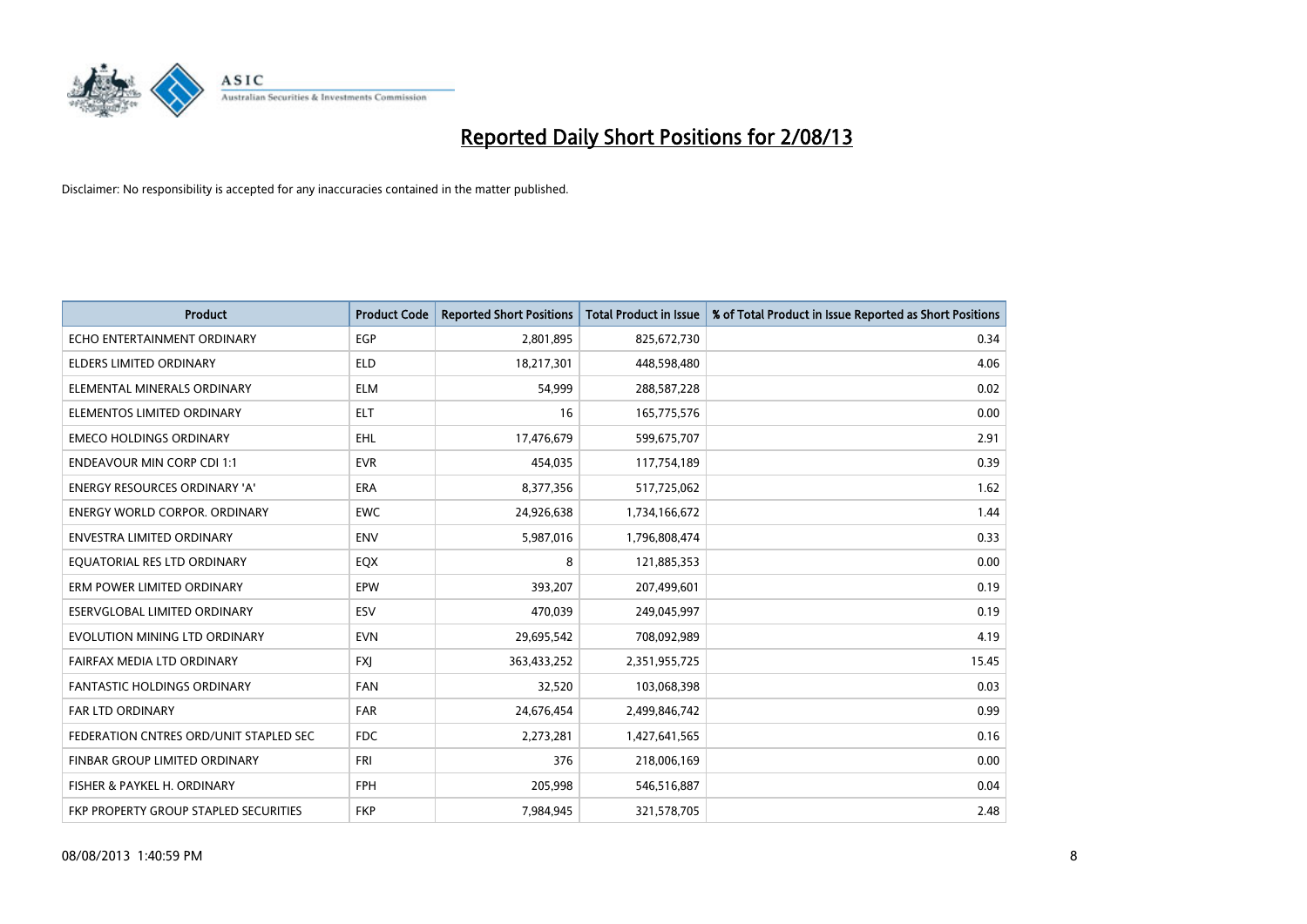

| <b>Product</b>                            | <b>Product Code</b> | <b>Reported Short Positions</b> | <b>Total Product in Issue</b> | % of Total Product in Issue Reported as Short Positions |
|-------------------------------------------|---------------------|---------------------------------|-------------------------------|---------------------------------------------------------|
| FLEETWOOD CORP ORDINARY                   | <b>FWD</b>          | 2,398,614                       | 60,522,619                    | 3.96                                                    |
| FLETCHER BUILDING ORDINARY                | <b>FBU</b>          | 3,614,596                       | 686,096,427                   | 0.53                                                    |
| FLEXIGROUP LIMITED ORDINARY               | <b>FXL</b>          | 7,529                           | 301,655,394                   | 0.00                                                    |
| <b>FLIGHT CENTRE ORDINARY</b>             | <b>FLT</b>          | 12,497,850                      | 100,430,746                   | 12.44                                                   |
| FLINDERS MINES LTD ORDINARY               | <b>FMS</b>          | 3,641,257                       | 1,824,843,676                 | 0.20                                                    |
| <b>FOCUS MINERALS LTD ORDINARY</b>        | <b>FML</b>          | 28,603,455                      | 9,137,375,877                 | 0.31                                                    |
| <b>FORGE GROUP LIMITED ORDINARY</b>       | <b>FGE</b>          | 899,859                         | 86,169,014                    | 1.04                                                    |
| FORTESCUE METALS GRP ORDINARY             | <b>FMG</b>          | 156,895,855                     | 3,113,798,659                 | 5.04                                                    |
| <b>G.U.D. HOLDINGS ORDINARY</b>           | GUD                 | 5,797,699                       | 71,341,319                    | 8.13                                                    |
| <b>G8 EDUCATION LIMITED ORDINARY</b>      | <b>GEM</b>          | 2,663,735                       | 273,190,260                   | 0.98                                                    |
| <b>GALAXY RESOURCES DEFERRED</b>          | <b>GXYN</b>         | 2,143,417                       | 584,355,501                   | 0.37                                                    |
| <b>GALAXY RESOURCES ORDINARY</b>          | GXY                 | 4,308,535                       | 584,355,501                   | 0.74                                                    |
| <b>GENETIC TECHNOLOGIES ORDINARY</b>      | GTG                 | 63,000                          | 475,471,819                   | 0.01                                                    |
| <b>GEODYNAMICS LIMITED ORDINARY</b>       | GDY                 | 850                             | 406,452,608                   | 0.00                                                    |
| <b>GINDALBIE METALS LTD ORDINARY</b>      | GBG                 | 52,390,957                      | 1,492,944,820                 | 3.51                                                    |
| <b>GOODMAN FIELDER. ORDINARY</b>          | <b>GFF</b>          | 53,154,819                      | 1,955,559,207                 | 2.72                                                    |
| <b>GOODMAN GROUP STAPLED</b>              | GMG                 | 3,610,210                       | 1,713,233,947                 | 0.21                                                    |
| <b>GPT GROUP STAPLED SEC.</b>             | <b>GPT</b>          | 1,737,073                       | 1,742,852,344                 | 0.10                                                    |
| <b>GRAINCORP LIMITED A CLASS ORDINARY</b> | <b>GNC</b>          | 152,487                         | 228,855,628                   | 0.07                                                    |
| <b>GRANGE RESOURCES. ORDINARY</b>         | GRR                 | 5,476,645                       | 1,156,492,195                 | 0.47                                                    |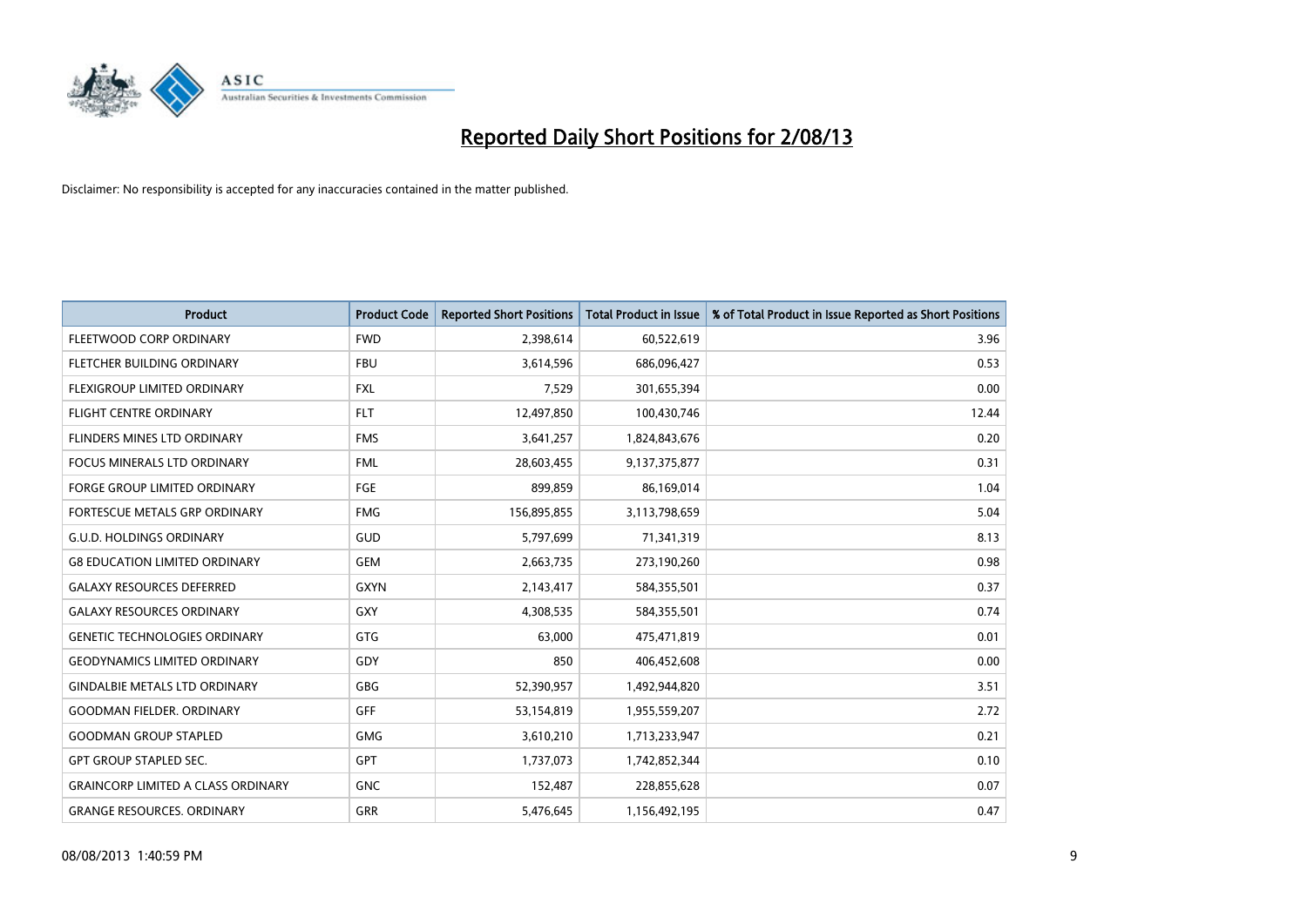

| <b>Product</b>                                   | <b>Product Code</b> | <b>Reported Short Positions</b> | <b>Total Product in Issue</b> | % of Total Product in Issue Reported as Short Positions |
|--------------------------------------------------|---------------------|---------------------------------|-------------------------------|---------------------------------------------------------|
| <b>GREENLAND MIN EN LTD ORDINARY</b>             | GGG                 | 5,519,607                       | 572,720,096                   | 0.96                                                    |
| <b>GROWTHPOINT PROPERTY ORD/UNIT STAPLED SEC</b> | GOZ                 | 49,999                          | 402,830,366                   | 0.01                                                    |
| <b>GRYPHON MINERALS LTD ORDINARY</b>             | GRY                 | 11,295,315                      | 400,464,983                   | 2.82                                                    |
| <b>GUILDFORD COAL LTD ORDINARY</b>               | <b>GUF</b>          | 466,905                         | 635,046,899                   | 0.07                                                    |
| <b>GUNNS LIMITED ORDINARY</b>                    | <b>GNS</b>          | 51,663,548                      | 848,401,559                   | 6.09                                                    |
| <b>GWA GROUP LTD ORDINARY</b>                    | <b>GWA</b>          | 13,097,441                      | 306,533,770                   | 4.27                                                    |
| <b>HARVEY NORMAN ORDINARY</b>                    | <b>HVN</b>          | 88,780,658                      | 1,062,316,784                 | 8.36                                                    |
| HASTIE GROUP LIMITED ORDINARY                    | <b>HST</b>          | 5,000                           | 137,353,504                   | 0.00                                                    |
| <b>HENDERSON GROUP CDI 1:1</b>                   | <b>HGG</b>          | 719,849                         | 745,141,989                   | 0.10                                                    |
| HEA HOLDINGS LIMITED ORDINARY                    | <b>HFA</b>          | 3,809                           | 118,738,157                   | 0.00                                                    |
| <b>HIGHLANDS PACIFIC ORDINARY</b>                | <b>HIG</b>          | 3,153                           | 789,344,774                   | 0.00                                                    |
| HILLGROVE RES LTD ORDINARY                       | <b>HGO</b>          | 1,644,834                       | 1,023,760,221                 | 0.16                                                    |
| HILLS HOLDINGS LTD ORDINARY                      | <b>HIL</b>          | 31                              | 246,500,444                   | 0.00                                                    |
| HORIZON OIL LIMITED ORDINARY                     | <b>HZN</b>          | 59,281,940                      | 1,135,266,515                 | 5.22                                                    |
| HOT CHILI LTD ORDINARY                           | <b>HCH</b>          | 533                             | 301,462,196                   | 0.00                                                    |
| <b>IINET LIMITED ORDINARY</b>                    | <b>IIN</b>          | 1,974,021                       | 161,238,847                   | 1.22                                                    |
| <b>ILUKA RESOURCES ORDINARY</b>                  | <b>ILU</b>          | 39,210,748                      | 418,700,517                   | 9.36                                                    |
| <b>IMDEX LIMITED ORDINARY</b>                    | <b>IMD</b>          | 4,096,636                       | 210,473,188                   | 1.95                                                    |
| IMF (AUSTRALIA) LTD ORDINARY                     | <b>IMF</b>          | 1,351,986                       | 123,203,426                   | 1.10                                                    |
| <b>INCITEC PIVOT ORDINARY</b>                    | IPL                 | 15,066,627                      | 1,628,730,107                 | 0.93                                                    |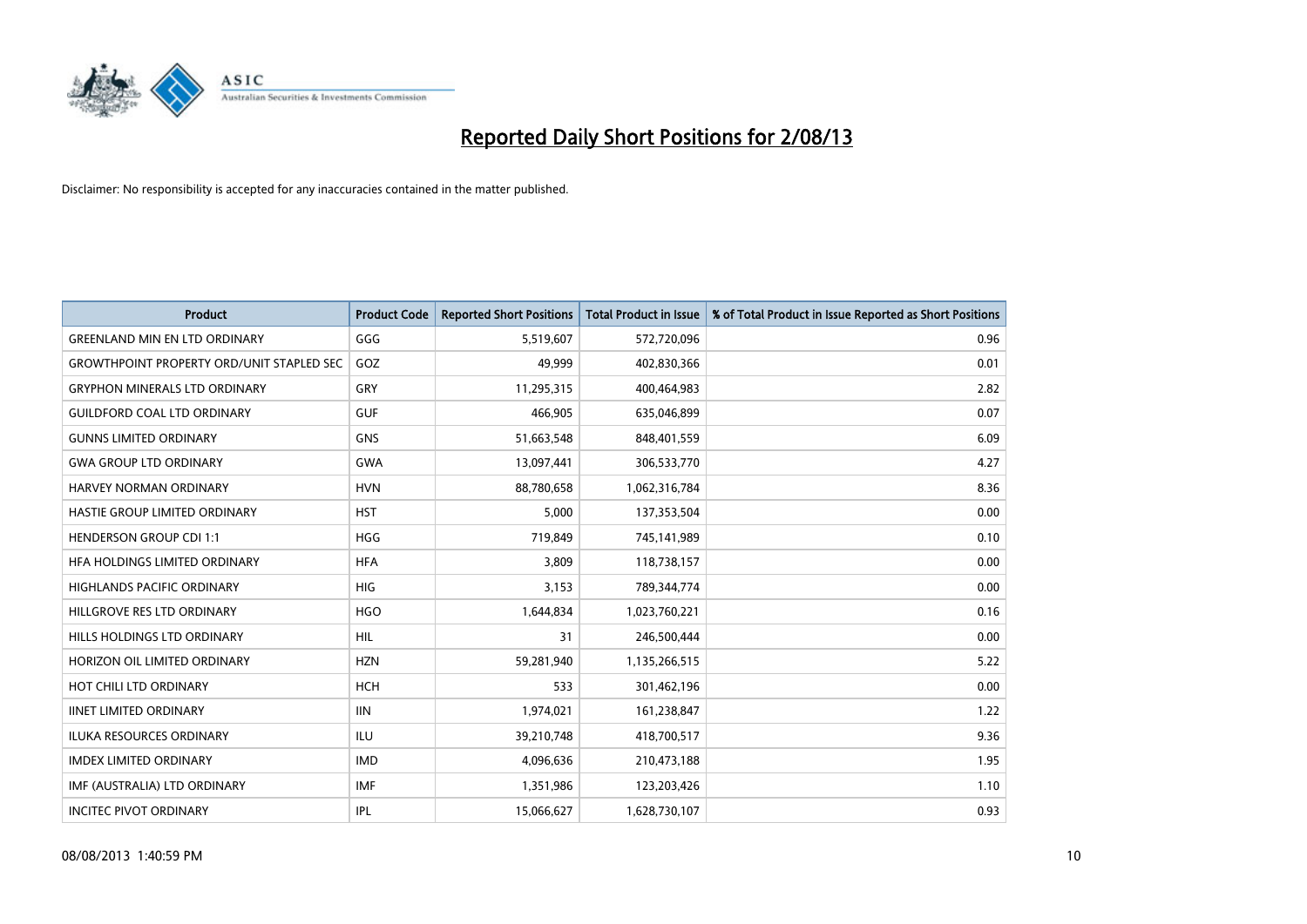

| <b>Product</b>                           | <b>Product Code</b> | <b>Reported Short Positions</b> | <b>Total Product in Issue</b> | % of Total Product in Issue Reported as Short Positions |
|------------------------------------------|---------------------|---------------------------------|-------------------------------|---------------------------------------------------------|
| <b>INDEPENDENCE GROUP ORDINARY</b>       | <b>IGO</b>          | 6,859,249                       | 233,321,861                   | 2.94                                                    |
| INDOPHIL RESOURCES ORDINARY              | <b>IRN</b>          | 852,877                         | 1,203,146,194                 | 0.07                                                    |
| <b>INFIGEN ENERGY STAPLED SECURITIES</b> | <b>IFN</b>          | 3,753,618                       | 762,265,972                   | 0.49                                                    |
| INGENIA GROUP STAPLED SECURITIES         | <b>INA</b>          | 1,500                           | 507,179,194                   | 0.00                                                    |
| <b>INOVA RESOURCES LTD ORDINARY</b>      | <b>IVA</b>          | 997,005                         | 728,201,911                   | 0.14                                                    |
| <b>INSURANCE AUSTRALIA ORDINARY</b>      | <b>IAG</b>          | 5,329,788                       | 2,079,034,021                 | 0.26                                                    |
| <b>INTREPID MINES ORDINARY</b>           | <b>IAU</b>          | 21,096,297                      | 556,033,864                   | 3.79                                                    |
| INVESTA OFFICE FUND STAPLED SECURITIES   | <b>IOF</b>          | 1,107,786                       | 614,047,458                   | 0.18                                                    |
| <b>INVOCARE LIMITED ORDINARY</b>         | <b>IVC</b>          | 3,330,743                       | 110,030,298                   | 3.03                                                    |
| <b>IOOF HOLDINGS LTD ORDINARY</b>        | IFL                 | 1,621,885                       | 232,118,034                   | 0.70                                                    |
| <b>IRESS LIMITED ORDINARY</b>            | <b>IRE</b>          | 2,295,961                       | 129,614,246                   | 1.77                                                    |
| <b>IRON ORE HOLDINGS ORDINARY</b>        | <b>IOH</b>          | 26,197                          | 161,174,005                   | 0.02                                                    |
| <b>ISELECT LTD ORDINARY</b>              | <b>ISU</b>          | 839,314                         | 259,064,894                   | 0.32                                                    |
| JAMES HARDIE INDUST CHESS DEPOSITARY INT | <b>IHX</b>          | 5,410,137                       | 442,091,547                   | 1.22                                                    |
| <b>JB HI-FI LIMITED ORDINARY</b>         | <b>IBH</b>          | 15,514,118                      | 98,947,309                    | 15.68                                                   |
| <b>JUPITER MINES ORDINARY</b>            | <b>IMS</b>          | 5,220                           | 2,281,835,383                 | 0.00                                                    |
| KAGARA LTD ORDINARY                      | KZL                 | 1,758,029                       | 798,953,117                   | 0.22                                                    |
| KAROON GAS AUSTRALIA ORDINARY            | <b>KAR</b>          | 3,720,176                       | 221,420,769                   | 1.68                                                    |
| KATHMANDU HOLD LTD ORDINARY              | <b>KMD</b>          | 40,105                          | 200,215,894                   | 0.02                                                    |
| <b>KBL MINING LIMITED ORDINARY</b>       | <b>KBL</b>          | 1,820                           | 293,535,629                   | 0.00                                                    |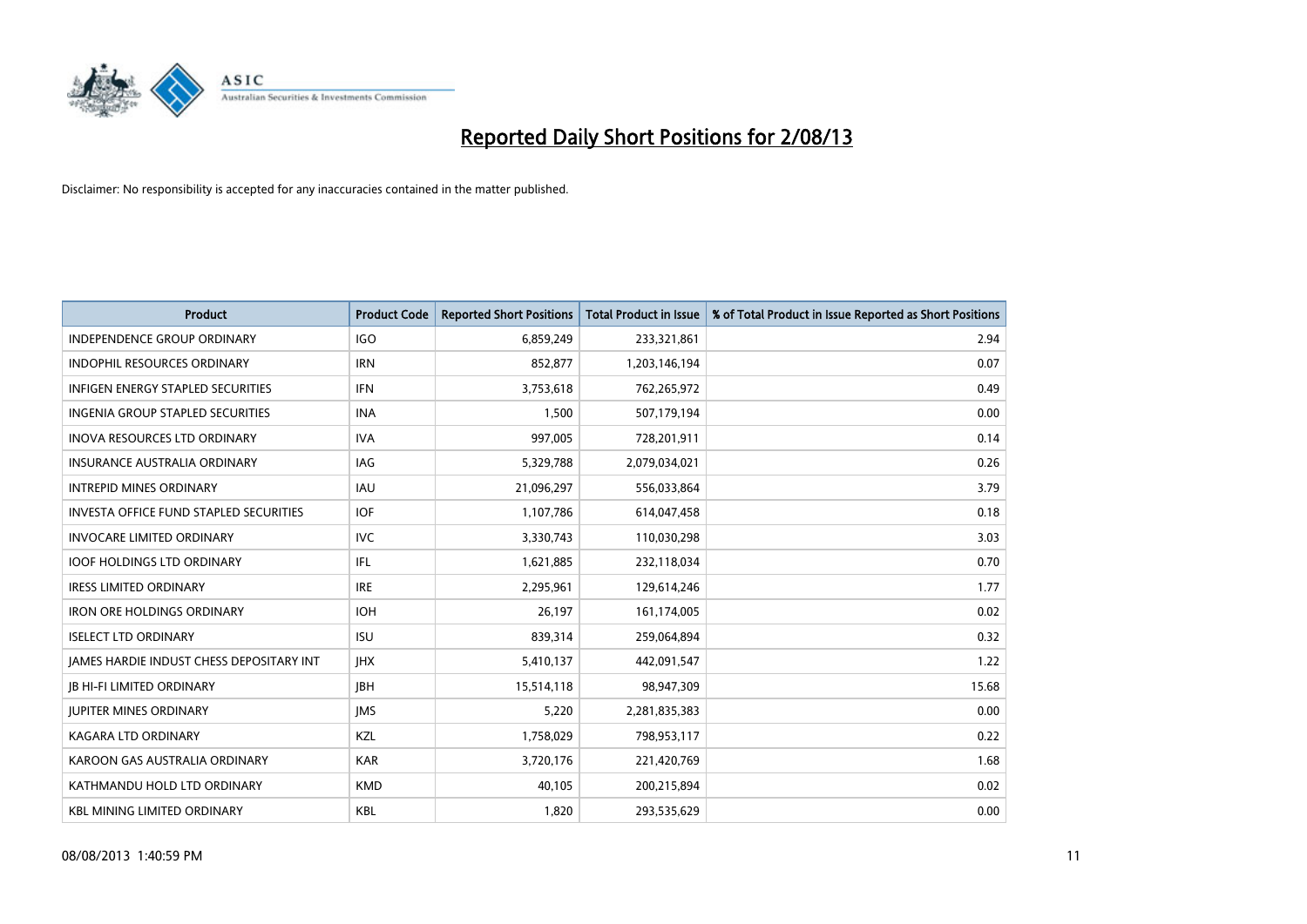

| <b>Product</b>                        | <b>Product Code</b> | <b>Reported Short Positions</b> | <b>Total Product in Issue</b> | % of Total Product in Issue Reported as Short Positions |
|---------------------------------------|---------------------|---------------------------------|-------------------------------|---------------------------------------------------------|
| KINGSGATE CONSOLID. ORDINARY          | <b>KCN</b>          | 10,681,217                      | 152,191,905                   | 7.02                                                    |
| KINGSROSE MINING LTD ORDINARY         | <b>KRM</b>          | 437,474                         | 335,753,851                   | 0.13                                                    |
| LEIGHTON HOLDINGS ORDINARY            | LEI                 | 16,741,544                      | 337,235,188                   | 4.96                                                    |
| LEND LEASE GROUP UNIT/ORD STAPLED     | <b>LLC</b>          | 859,448                         | 575,508,314                   | 0.15                                                    |
| LINC ENERGY LTD ORDINARY              | <b>LNC</b>          | 18,830,267                      | 518,687,562                   | 3.63                                                    |
| LION SELECTION GRP ORDINARY           | <b>LSX</b>          | 36                              | 106,911,413                   | 0.00                                                    |
| LYCOPODIUM LIMITED ORDINARY           | LYL                 | 3,815                           | 38,955,103                    | 0.01                                                    |
| LYNAS CORPORATION ORDINARY            | <b>LYC</b>          | 199,325,129                     | 1,960,801,292                 | 10.17                                                   |
| <b>M2 TELECOMMUNICATION ORDINARY</b>  | <b>MTU</b>          | 6,160,476                       | 178,430,693                   | 3.45                                                    |
| <b>MACA LIMITED ORDINARY</b>          | <b>MLD</b>          | 68,382                          | 172,500,000                   | 0.04                                                    |
| <b>MACMAHON HOLDINGS ORDINARY</b>     | <b>MAH</b>          | 5,780,913                       | 1,261,699,966                 | 0.46                                                    |
| MACO ATLAS ROADS GRP ORDINARY STAPLED | <b>MQA</b>          | 19,460,138                      | 478,531,436                   | 4.07                                                    |
| MACQUARIE GROUP LTD ORDINARY          | MQG                 | 1,269,710                       | 339,833,670                   | 0.37                                                    |
| MAGELLAN FIN GRP LTD ORDINARY         | <b>MFG</b>          | 197,166                         | 152,782,876                   | 0.13                                                    |
| <b>MATRIX C &amp; E LTD ORDINARY</b>  | <b>MCE</b>          | 3,188,599                       | 94,555,428                    | 3.37                                                    |
| MAVERICK DRILLING ORDINARY            | MAD                 | 8,145,881                       | 452,726,751                   | 1.80                                                    |
| MAXITRANS INDUSTRIES ORDINARY         | <b>MXI</b>          | 189                             | 183,993,392                   | 0.00                                                    |
| MAYNE PHARMA LTD ORDINARY             | <b>MYX</b>          | 2,996                           | 563,459,968                   | 0.00                                                    |
| MCMILLAN SHAKESPEARE ORDINARY         | <b>MMS</b>          | 1,579,780                       | 74,523,965                    | 2.12                                                    |
| MCPHERSON'S LTD ORDINARY              | <b>MCP</b>          | 10                              | 89,294,198                    | 0.00                                                    |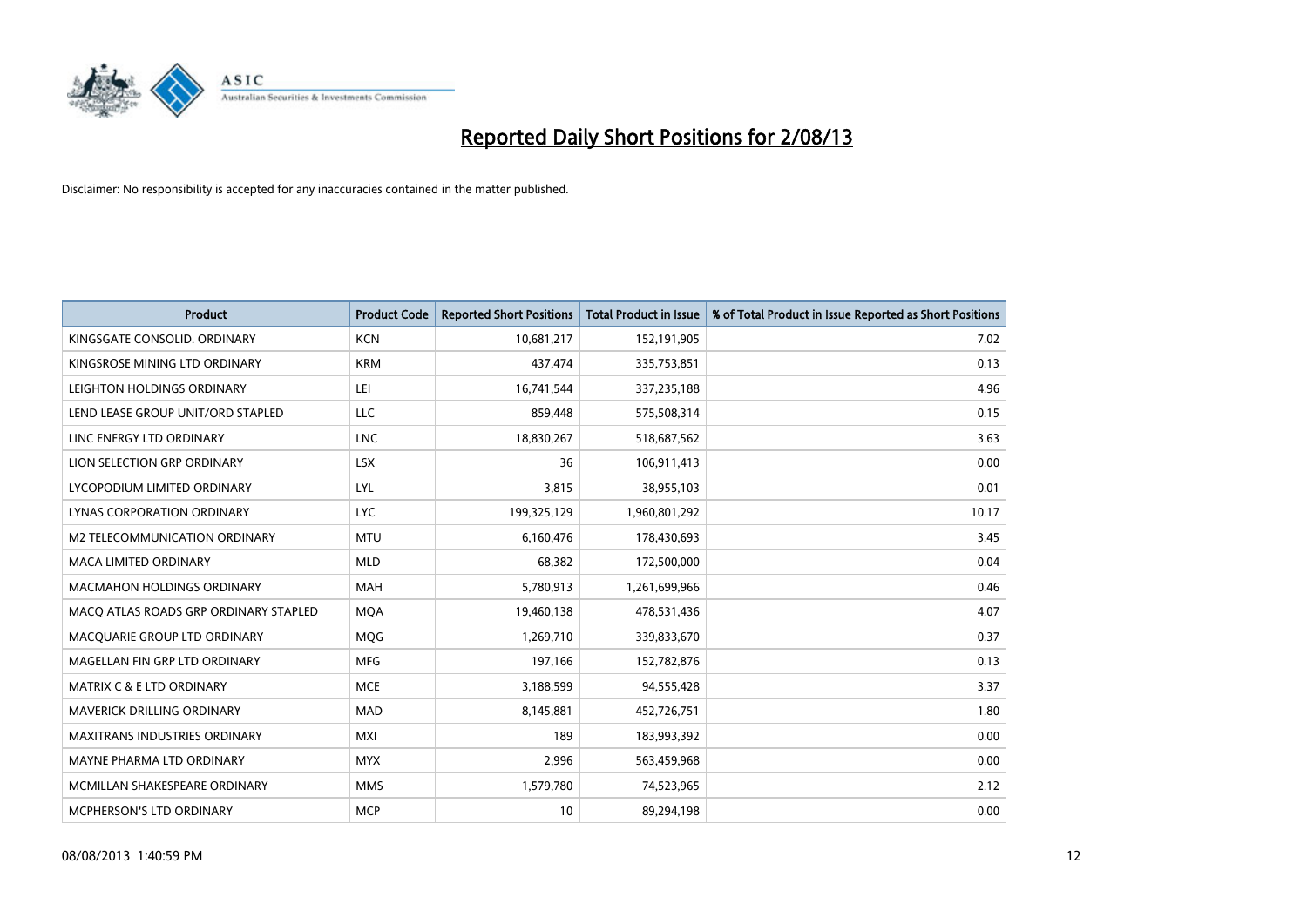

| <b>Product</b>                    | <b>Product Code</b> | <b>Reported Short Positions</b> | <b>Total Product in Issue</b> | % of Total Product in Issue Reported as Short Positions |
|-----------------------------------|---------------------|---------------------------------|-------------------------------|---------------------------------------------------------|
| MEDUSA MINING LTD ORDINARY        | <b>MML</b>          | 3,363,531                       | 188,903,911                   | 1.78                                                    |
| MEO AUSTRALIA LTD ORDINARY        | <b>MEO</b>          | 10,845                          | 627,264,587                   | 0.00                                                    |
| <b>MERMAID MARINE ORDINARY</b>    | <b>MRM</b>          | 675,987                         | 229,962,314                   | 0.29                                                    |
| MESOBLAST LIMITED ORDINARY        | <b>MSB</b>          | 15,024,436                      | 315,423,901                   | 4.76                                                    |
| METALS X LIMITED ORDINARY         | <b>MLX</b>          | 92,258                          | 1,651,766,110                 | 0.01                                                    |
| METCASH LIMITED ORDINARY          | <b>MTS</b>          | 76,097,489                      | 880,704,786                   | 8.64                                                    |
| METMINCO LIMITED ORDINARY         | <b>MNC</b>          | 150,363                         | 1,749,543,023                 | 0.01                                                    |
| MICLYN EXP OFFSHR ORDINARY        | <b>MIO</b>          | 476,836                         | 281,538,972                   | 0.17                                                    |
| MIGHTY RIVER POWER ORDINARY       | <b>MYT</b>          | 758,881                         | 1,400,000,094                 | 0.05                                                    |
| MINCOR RESOURCES NL ORDINARY      | <b>MCR</b>          | 2,509,851                       | 188,208,274                   | 1.33                                                    |
| MINERAL DEPOSITS ORDINARY         | <b>MDL</b>          | 3,222,654                       | 83,538,786                    | 3.86                                                    |
| MINERAL RESOURCES, ORDINARY       | <b>MIN</b>          | 8,700,191                       | 185,987,992                   | 4.68                                                    |
| MIRABELA NICKEL LTD ORDINARY      | <b>MBN</b>          | 19,451,447                      | 876,801,147                   | 2.22                                                    |
| MIRVAC GROUP STAPLED SECURITIES   | <b>MGR</b>          | 9,037,121                       | 3,664,938,678                 | 0.25                                                    |
| MOLOPO ENERGY LTD ORDINARY        | <b>MPO</b>          | 268,824                         | 246,664,291                   | 0.11                                                    |
| MONADELPHOUS GROUP ORDINARY       | <b>MND</b>          | 10,976,844                      | 90,940,258                    | 12.07                                                   |
| MORTGAGE CHOICE LTD ORDINARY      | <b>MOC</b>          | 1,036,998                       | 123,431,282                   | 0.84                                                    |
| <b>MOUNT GIBSON IRON ORDINARY</b> | <b>MGX</b>          | 20,378,109                      | 1,090,584,232                 | 1.87                                                    |
| MULTIPLEX SITES SITES             | <b>MXUPA</b>        | 1,171                           | 4,500,000                     | 0.03                                                    |
| MURCHISON METALS LTD ORDINARY     | <b>MMX</b>          | 3,162,420                       | 450,497,346                   | 0.70                                                    |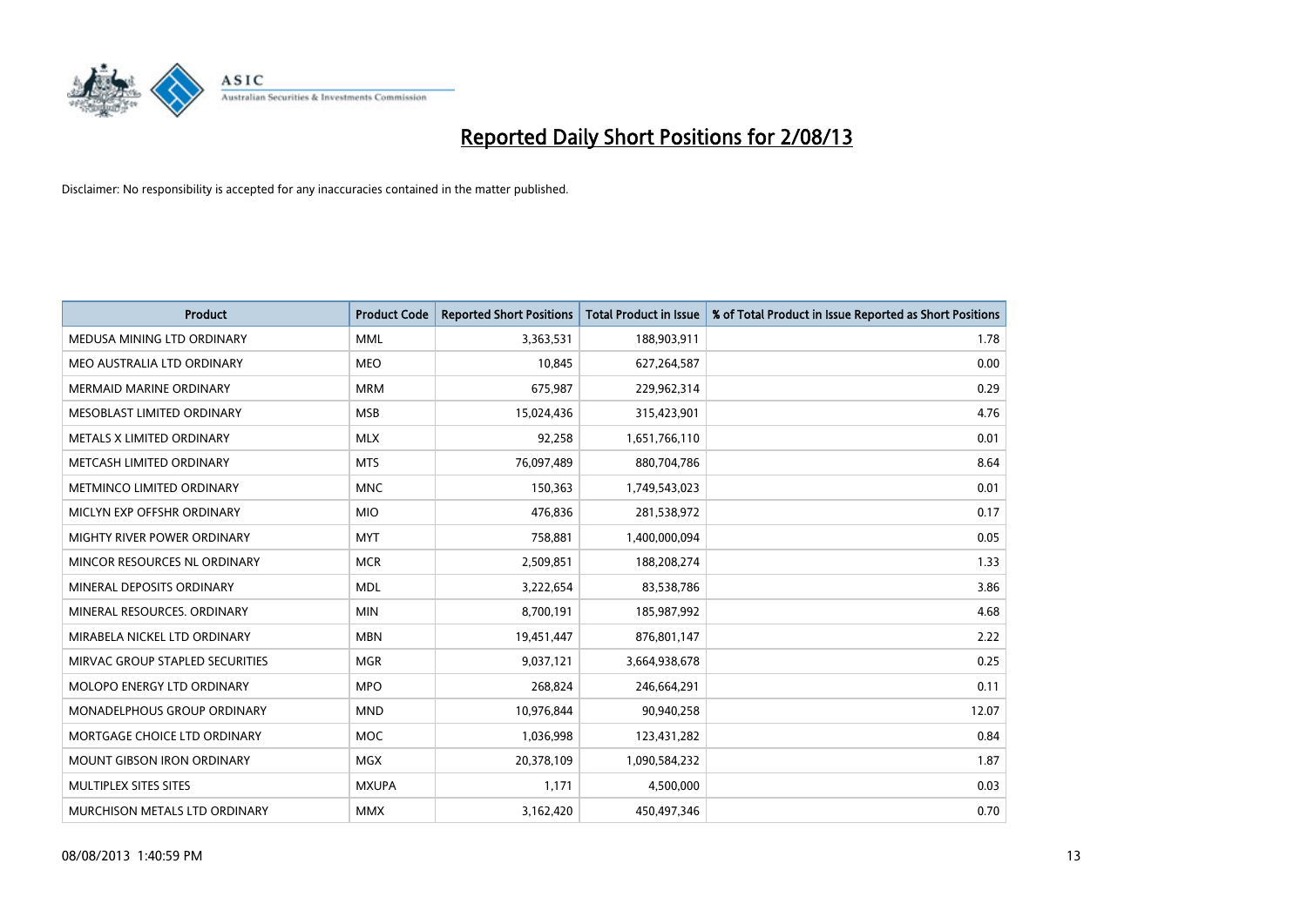

| <b>Product</b>                | <b>Product Code</b> | <b>Reported Short Positions</b> | <b>Total Product in Issue</b> | % of Total Product in Issue Reported as Short Positions |
|-------------------------------|---------------------|---------------------------------|-------------------------------|---------------------------------------------------------|
| MYER HOLDINGS LTD ORDINARY    | <b>MYR</b>          | 81,994,061                      | 583,594,551                   | 14.05                                                   |
| NATIONAL AUST. BANK ORDINARY  | <b>NAB</b>          | 6,200,384                       | 2,348,870,499                 | 0.26                                                    |
| NAVITAS LIMITED ORDINARY      | <b>NVT</b>          | 7,012,501                       | 375,367,918                   | 1.87                                                    |
| NEON ENERGY LIMITED ORDINARY  | <b>NEN</b>          | 940,585                         | 552,637,848                   | 0.17                                                    |
| NEW HOPE CORPORATION ORDINARY | <b>NHC</b>          | 1,532,562                       | 830,563,352                   | 0.18                                                    |
| NEW STANDARD ENERGY ORDINARY  | <b>NSE</b>          | 322,032                         | 305,331,847                   | 0.11                                                    |
| NEWCREST MINING ORDINARY      | <b>NCM</b>          | 4,554,218                       | 766,510,971                   | 0.59                                                    |
| NEWS CORP. A NON-VOTING CDI   | <b>NNCLV</b>        | 3,193,569                       | 379,388,744                   | 0.84                                                    |
| NEWS CORP. B VOTING CDI       | <b>NNC</b>          | 1,127,839                       | 199,630,239                   | 0.56                                                    |
| NEWSAT LIMITED ORDINARY       | <b>NWT</b>          | 15,440                          | 539,578,507                   | 0.00                                                    |
| NEXTDC LIMITED ORDINARY       | <b>NXT</b>          | 5,916,020                       | 173,673,716                   | 3.41                                                    |
| NEXUS ENERGY LIMITED ORDINARY | <b>NXS</b>          | 3,186,082                       | 1,330,219,459                 | 0.24                                                    |
| NIB HOLDINGS LIMITED ORDINARY | <b>NHF</b>          | 450,591                         | 439,004,182                   | 0.10                                                    |
| NIDO PETROLEUM ORDINARY       | <b>NDO</b>          | 42,500                          | 2,046,650,968                 | 0.00                                                    |
| NOBLE MINERAL RES ORDINARY    | <b>NMG</b>          | 2,365,726                       | 666,397,952                   | 0.36                                                    |
| NORFOLK GROUP ORDINARY        | <b>NFK</b>          | 50                              | 161,999,196                   | 0.00                                                    |
| NORTHERN IRON LTD ORDINARY    | <b>NFE</b>          | 1,617,501                       | 484,405,314                   | 0.33                                                    |
| NORTHERN STAR ORDINARY        | <b>NST</b>          | 5,652,220                       | 424,279,762                   | 1.33                                                    |
| NORTON GOLD FIELDS ORDINARY   | <b>NGF</b>          | 70,300                          | 861,580,265                   | 0.01                                                    |
| NRW HOLDINGS LIMITED ORDINARY | <b>NWH</b>          | 17,625,836                      | 278,888,011                   | 6.32                                                    |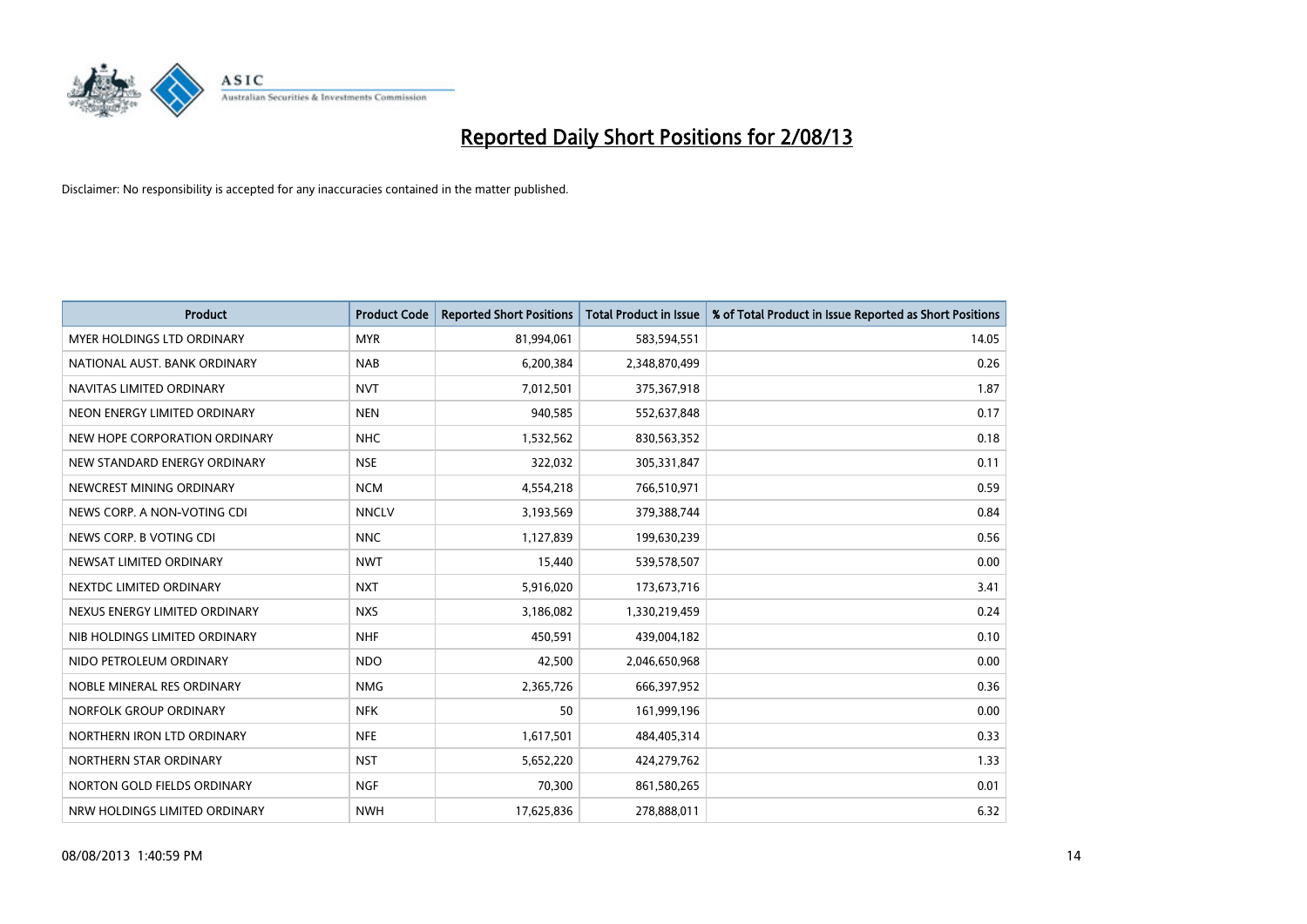

| <b>Product</b>                        | <b>Product Code</b> | <b>Reported Short Positions</b> | <b>Total Product in Issue</b> | % of Total Product in Issue Reported as Short Positions |
|---------------------------------------|---------------------|---------------------------------|-------------------------------|---------------------------------------------------------|
| NUCOAL RESOURCES LTD ORDINARY         | <b>NCR</b>          | 2,652                           | 768,612,354                   | 0.00                                                    |
| NUFARM LIMITED ORDINARY               | <b>NUF</b>          | 15,324,686                      | 262,954,040                   | 5.83                                                    |
| OCEANAGOLD CORP. CHESS DEPOSITARY INT | <b>OGC</b>          | 603,500                         | 293,574,586                   | 0.21                                                    |
| OIL SEARCH LTD ORDINARY               | OSH                 | 6,849,521                       | 1,340,018,530                 | 0.51                                                    |
| OM HOLDINGS LIMITED ORDINARY          | OMH                 | 3,146,512                       | 733,423,337                   | 0.43                                                    |
| ORICA LIMITED ORDINARY                | ORI                 | 8,576,770                       | 368,203,632                   | 2.33                                                    |
| ORIGIN ENERGY ORDINARY                | <b>ORG</b>          | 13,165,417                      | 1,097,963,570                 | 1.20                                                    |
| OROCOBRE LIMITED ORDINARY             | <b>ORE</b>          | 442,038                         | 117,745,140                   | 0.38                                                    |
| OROTONGROUP LIMITED ORDINARY          | ORL                 | 360,873                         | 40,880,902                    | 0.88                                                    |
| ORPHEUS ENERGY LTD ORDINARY           | <b>OEG</b>          | 67,200                          | 130,475,919                   | 0.05                                                    |
| OZ MINERALS ORDINARY                  | OZL                 | 8,662,681                       | 303,470,022                   | 2.85                                                    |
| PACIFIC BRANDS ORDINARY               | <b>PBG</b>          | 13,315,793                      | 912,915,695                   | 1.46                                                    |
| PALADIN ENERGY LTD ORDINARY           | <b>PDN</b>          | 107,740,473                     | 837,187,808                   | 12.87                                                   |
| PANAUST LIMITED ORDINARY              | <b>PNA</b>          | 5,177,662                       | 619,084,930                   | 0.84                                                    |
| PANORAMIC RESOURCES ORDINARY          | PAN                 | 364,416                         | 260,676,416                   | 0.14                                                    |
| PAPERLINX LIMITED ORDINARY            | <b>PPX</b>          | 48,101                          | 609,280,761                   | 0.01                                                    |
| PAPILLON RES LTD ORDINARY             | PIR                 | 9,103,704                       | 337,544,210                   | 2.70                                                    |
| PEEL MINING LIMITED ORDINARY          | <b>PEX</b>          | 25,291                          | 129,871,683                   | 0.02                                                    |
| PEET LIMITED ORDINARY                 | <b>PPC</b>          | 3,399,729                       | 431,986,887                   | 0.79                                                    |
| PERILYA LIMITED ORDINARY              | PEM                 | 5,993                           | 769,316,426                   | 0.00                                                    |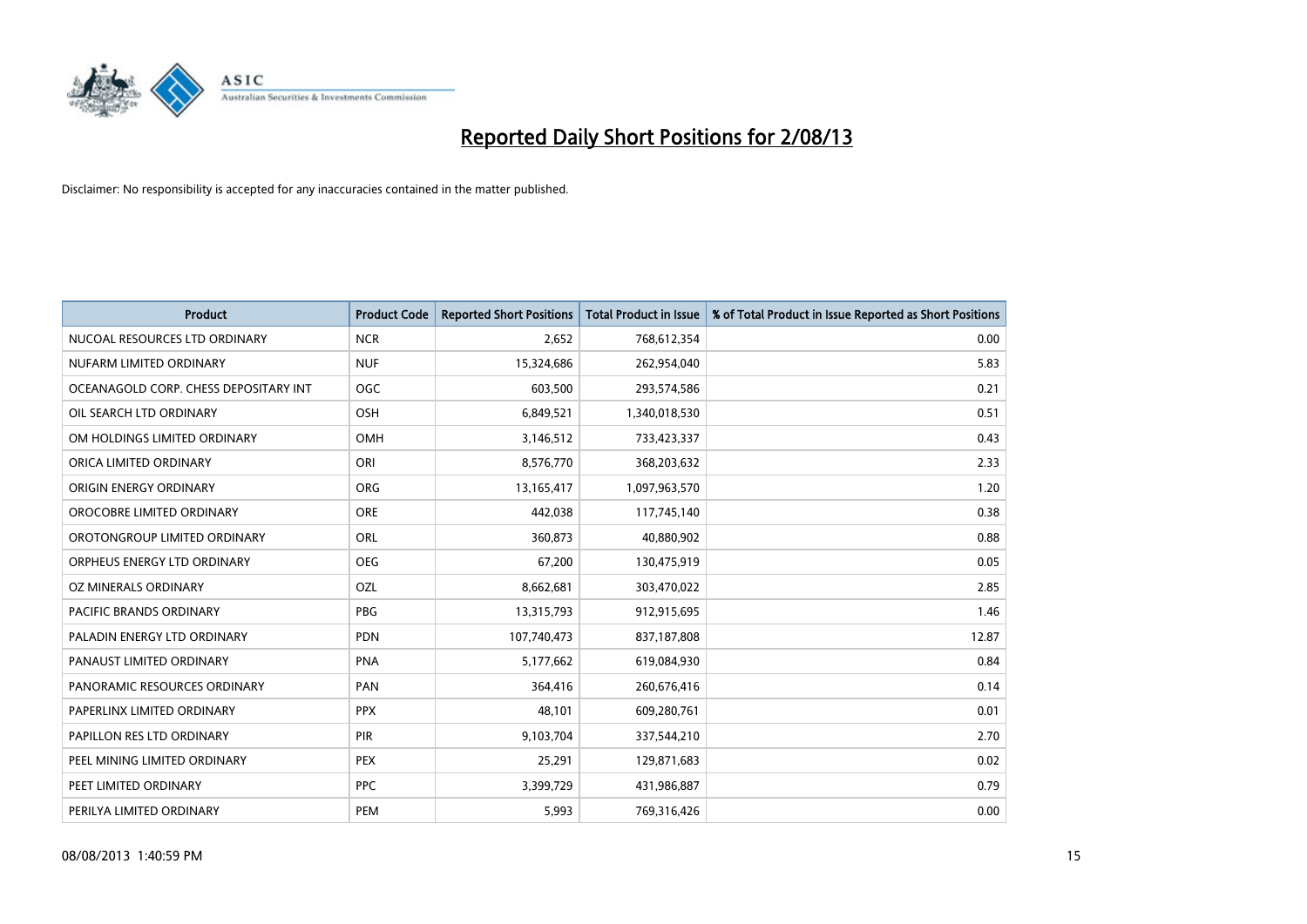

| <b>Product</b>                    | <b>Product Code</b> | <b>Reported Short Positions</b> | <b>Total Product in Issue</b> | % of Total Product in Issue Reported as Short Positions |
|-----------------------------------|---------------------|---------------------------------|-------------------------------|---------------------------------------------------------|
| PERPETUAL LIMITED ORDINARY        | PPT                 | 2,234,398                       | 41,980,678                    | 5.32                                                    |
| PERSEUS MINING LTD ORDINARY       | <b>PRU</b>          | 17,104,787                      | 457,962,088                   | 3.73                                                    |
| PHARMAXIS LTD ORDINARY            | <b>PXS</b>          | 6,921,854                       | 308,548,389                   | 2.24                                                    |
| PHOSPHAGENICS LTD. ORDINARY       | POH                 | 274,058                         | 1,020,465,957                 | 0.03                                                    |
| PLATINUM ASSET ORDINARY           | <b>PTM</b>          | 3,340,269                       | 578,145,695                   | 0.58                                                    |
| PLATINUM AUSTRALIA ORDINARY       | <b>PLA</b>          | 836,127                         | 504,968,043                   | 0.17                                                    |
| PMI GOLD CORP CDI 1:1             | <b>PVM</b>          | 232,274                         | 151,793,751                   | 0.15                                                    |
| PMP LIMITED ORDINARY              | <b>PMP</b>          | 28,840                          | 323,781,124                   | 0.01                                                    |
| PREMIER INVESTMENTS ORDINARY      | <b>PMV</b>          | 1,457,781                       | 155,260,478                   | 0.94                                                    |
| PRIMA BIOMED LTD ORDINARY         | <b>PRR</b>          | 4,028,527                       | 1,159,559,341                 | 0.35                                                    |
| PRIMARY HEALTH CARE ORDINARY      | <b>PRY</b>          | 27,469,325                      | 503,921,941                   | 5.45                                                    |
| PRIMEAG AUSTRALIA ORDINARY        | PAG                 | 20,331                          | 266,394,444                   | 0.01                                                    |
| PROGRAMMED ORDINARY               | <b>PRG</b>          | 225,693                         | 118,192,527                   | 0.19                                                    |
| <b>QANTAS AIRWAYS ORDINARY</b>    | QAN                 | 28,109,668                      | 2,241,745,788                 | 1.25                                                    |
| OBE INSURANCE GROUP ORDINARY      | <b>OBE</b>          | 30,966,441                      | 1,220,868,532                 | 2.54                                                    |
| QRXPHARMA LTD ORDINARY            | <b>QRX</b>          | 1,140,118                       | 144,785,606                   | 0.79                                                    |
| <b>QUBE HOLDINGS LTD ORDINARY</b> | <b>QUB</b>          | 15,117,816                      | 928,965,547                   | 1.63                                                    |
| RAMELIUS RESOURCES ORDINARY       | <b>RMS</b>          | 2,859,110                       | 337,896,949                   | 0.85                                                    |
| RAMSAY HEALTH CARE ORDINARY       | <b>RHC</b>          | 1,844,896                       | 202,081,252                   | 0.91                                                    |
| RANGE RESOURCES LTD ORDINARY      | <b>RRS</b>          | 44,458                          | 2,873,969,974                 | 0.00                                                    |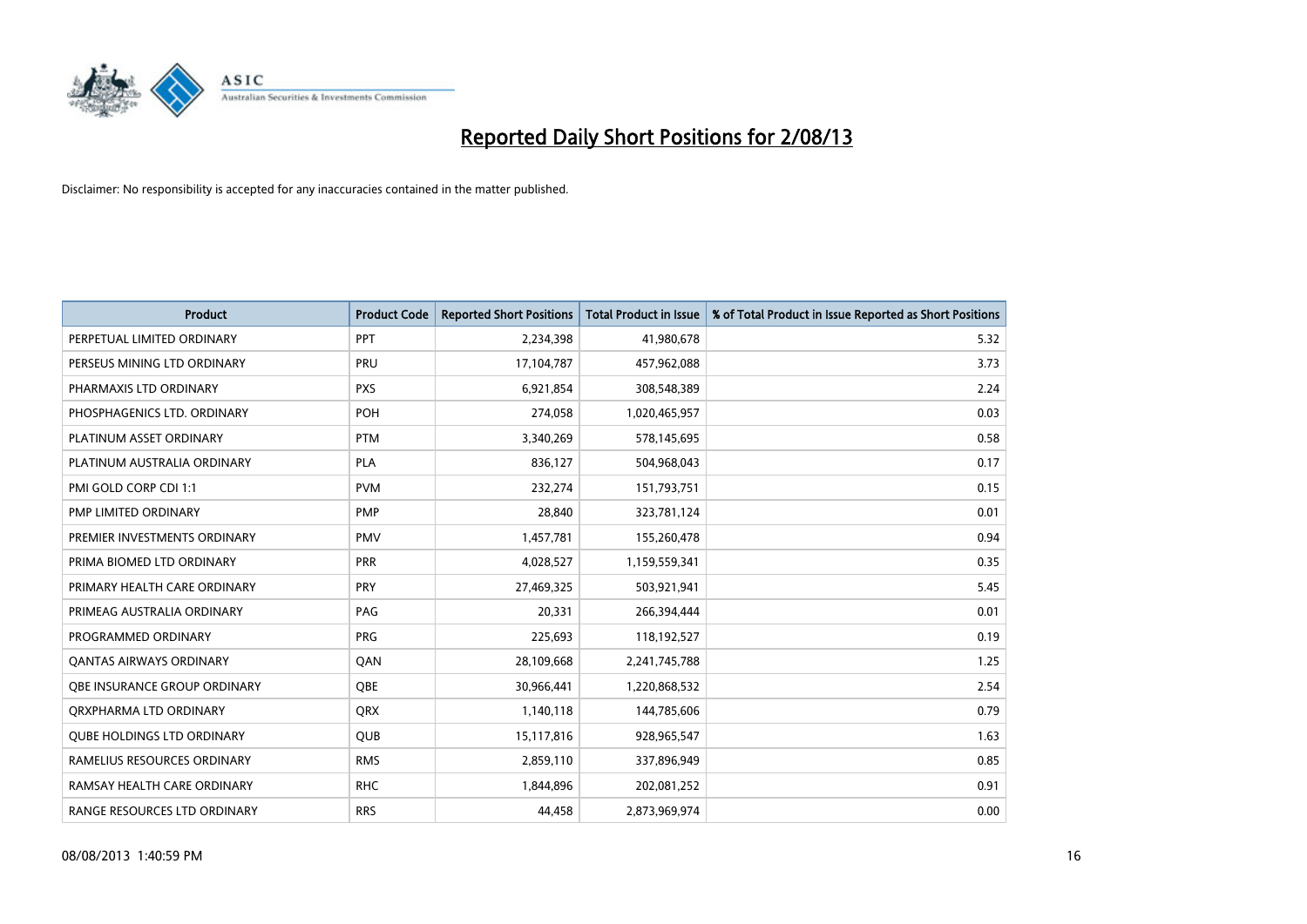

| Product                         | <b>Product Code</b> | <b>Reported Short Positions</b> | <b>Total Product in Issue</b> | % of Total Product in Issue Reported as Short Positions |
|---------------------------------|---------------------|---------------------------------|-------------------------------|---------------------------------------------------------|
| <b>RCR TOMLINSON ORDINARY</b>   | <b>RCR</b>          | 1,097,030                       | 132,431,265                   | 0.83                                                    |
| <b>REA GROUP ORDINARY</b>       | <b>REA</b>          | 654,093                         | 131,714,699                   | 0.50                                                    |
| <b>RED 5 LIMITED ORDINARY</b>   | <b>RED</b>          | 999,219                         | 135,488,008                   | 0.74                                                    |
| <b>RED FORK ENERGY ORDINARY</b> | <b>RFE</b>          | 3,410,428                       | 446,551,719                   | 0.76                                                    |
| REDBANK ENERGY LTD ORDINARY     | <b>AEI</b>          | 13                              | 786,287                       | 0.00                                                    |
| REECE AUSTRALIA LTD. ORDINARY   | <b>REH</b>          | 321                             | 99,600,000                    | 0.00                                                    |
| <b>REGIS RESOURCES ORDINARY</b> | <b>RRL</b>          | 11,948,002                      | 477,287,629                   | 2.50                                                    |
| RESMED INC CDI 10:1             | <b>RMD</b>          | 7,645,232                       | 1,556,242,300                 | 0.49                                                    |
| <b>RESOLUTE MINING ORDINARY</b> | <b>RSG</b>          | 1,294,476                       | 640,994,224                   | 0.20                                                    |
| RESOURCE EQUIP LTD ORDINARY     | <b>ROL</b>          | 673                             | 248,990,471                   | 0.00                                                    |
| RESOURCE GENERATION ORDINARY    | <b>RES</b>          | 170,071                         | 332,234,604                   | 0.05                                                    |
| RETAIL FOOD GROUP ORDINARY      | <b>RFG</b>          | 2,578,816                       | 130,301,190                   | 1.98                                                    |
| REX MINERALS LIMITED ORDINARY   | <b>RXM</b>          | 1,912,905                       | 188,907,284                   | 1.01                                                    |
| <b>RHG LIMITED ORDINARY</b>     | <b>RHG</b>          | 371                             | 308,483,177                   | 0.00                                                    |
| <b>RIALTO ENERGY ORDINARY</b>   | <b>RIA</b>          | 41                              | 786,649,489                   | 0.00                                                    |
| RIDLEY CORPORATION ORDINARY     | <b>RIC</b>          | 657,014                         | 307,817,071                   | 0.21                                                    |
| RIO TINTO LIMITED ORDINARY      | <b>RIO</b>          | 5,569,183                       | 435,758,720                   | 1.28                                                    |
| ROBUST RESOURCES ORDINARY       | <b>ROL</b>          | 244                             | 88,139,423                    | 0.00                                                    |
| ROC OIL COMPANY ORDINARY        | <b>ROC</b>          | 1,151,856                       | 683,235,552                   | 0.17                                                    |
| SAI GLOBAL LIMITED ORDINARY     | SAI                 | 11,571,413                      | 209,466,179                   | 5.52                                                    |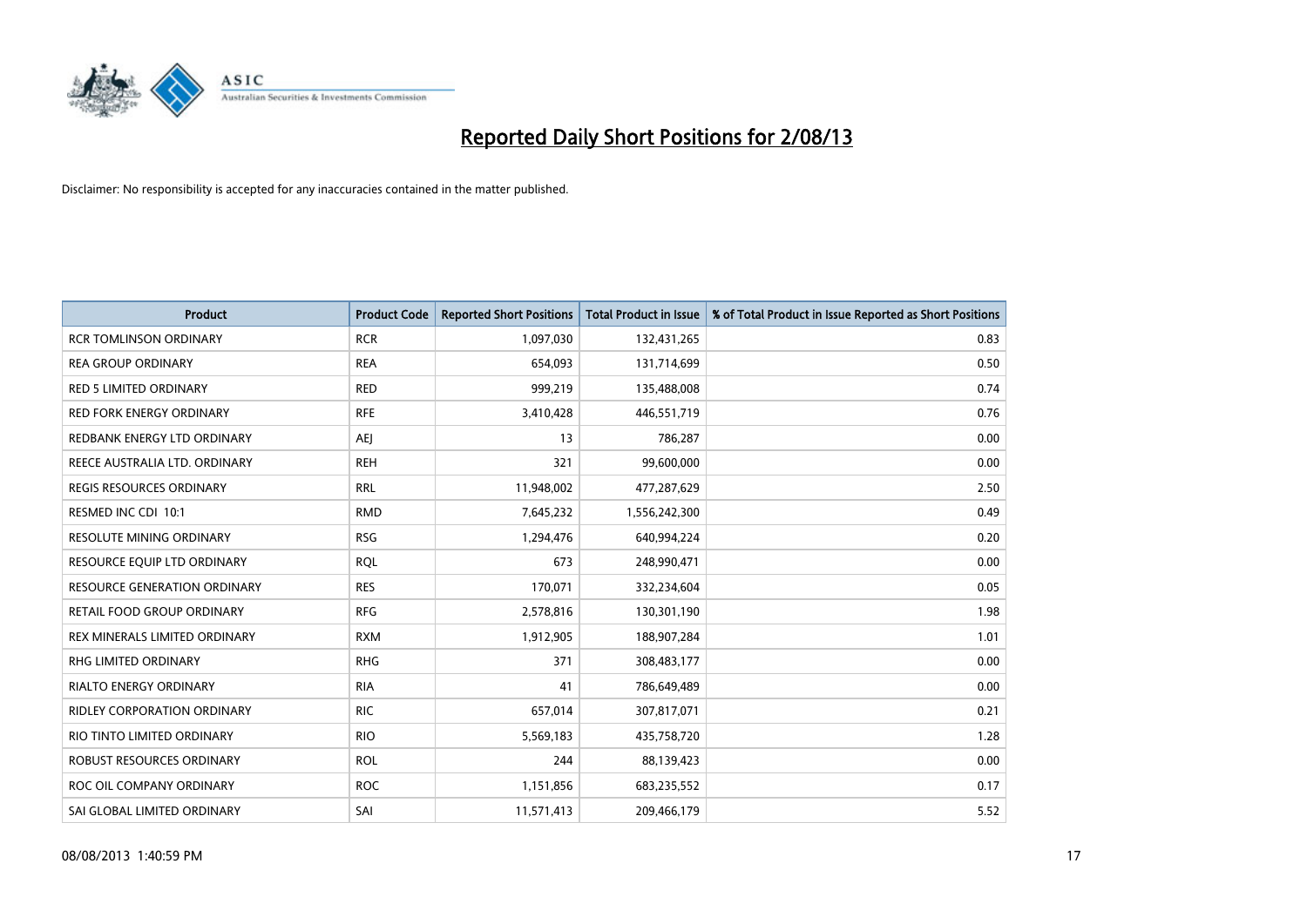

| <b>Product</b>                           | <b>Product Code</b> | <b>Reported Short Positions</b> | <b>Total Product in Issue</b> | % of Total Product in Issue Reported as Short Positions |
|------------------------------------------|---------------------|---------------------------------|-------------------------------|---------------------------------------------------------|
| SALMAT LIMITED ORDINARY                  | <b>SLM</b>          | 56,512                          | 159,812,799                   | 0.04                                                    |
| SANDFIRE RESOURCES ORDINARY              | <b>SFR</b>          | 3,844,537                       | 155,640,968                   | 2.47                                                    |
| SANTANA MINERALS LTD ORDINARY            | <b>SMI</b>          | 488,715                         | 97,725,799                    | 0.50                                                    |
| SANTOS LTD ORDINARY                      | <b>STO</b>          | 5,527,295                       | 965,584,404                   | 0.57                                                    |
| SARACEN MINERAL ORDINARY                 | <b>SAR</b>          | 19,148,444                      | 595,263,186                   | 3.22                                                    |
| SCA PROPERTY GROUP STAPLED SECURITIES    | SCP                 | 33,410,264                      | 642,417,140                   | 5.20                                                    |
| SEDGMAN LIMITED ORDINARY                 | <b>SDM</b>          | 607,942                         | 220,368,310                   | 0.28                                                    |
| SEEK LIMITED ORDINARY                    | <b>SEK</b>          | 19,762,891                      | 337,833,019                   | 5.85                                                    |
| SELECT HARVESTS ORDINARY                 | SHV                 | 23,568                          | 57,462,851                    | 0.04                                                    |
| SENEX ENERGY LIMITED ORDINARY            | <b>SXY</b>          | 6,190,204                       | 1,141,310,350                 | 0.54                                                    |
| SERVCORP LIMITED ORDINARY                | SRV                 | 242                             | 98,432,275                    | 0.00                                                    |
| SERVICE STREAM ORDINARY                  | <b>SSM</b>          | 477,216                         | 283,418,867                   | 0.17                                                    |
| SEVEN GROUP HOLDINGS ORDINARY            | <b>SVW</b>          | 4,686,567                       | 308,160,281                   | 1.52                                                    |
| SEVEN WEST MEDIA LTD ORDINARY            | <b>SWM</b>          | 4,063,518                       | 999,160,872                   | 0.41                                                    |
| SIGMA PHARMACEUTICAL ORDINARY            | <b>SIP</b>          | 4,224,231                       | 1,135,152,441                 | 0.37                                                    |
| SILEX SYSTEMS ORDINARY                   | <b>SLX</b>          | 2,002,236                       | 170,249,150                   | 1.18                                                    |
| SILVER CHEF LIMITED ORDINARY             | SIV                 | 48,375                          | 28,762,745                    | 0.17                                                    |
| SILVER LAKE RESOURCE ORDINARY            | <b>SLR</b>          | 10,603,877                      | 379,048,750                   | 2.80                                                    |
| SIMS METAL MGMT LTD ORDINARY             | SGM                 | 9,050,712                       | 204,314,281                   | 4.43                                                    |
| SINGAPORE TELECOMM. CHESS DEPOSITARY INT | SGT                 | 2,354,411                       | 193,182,091                   | 1.22                                                    |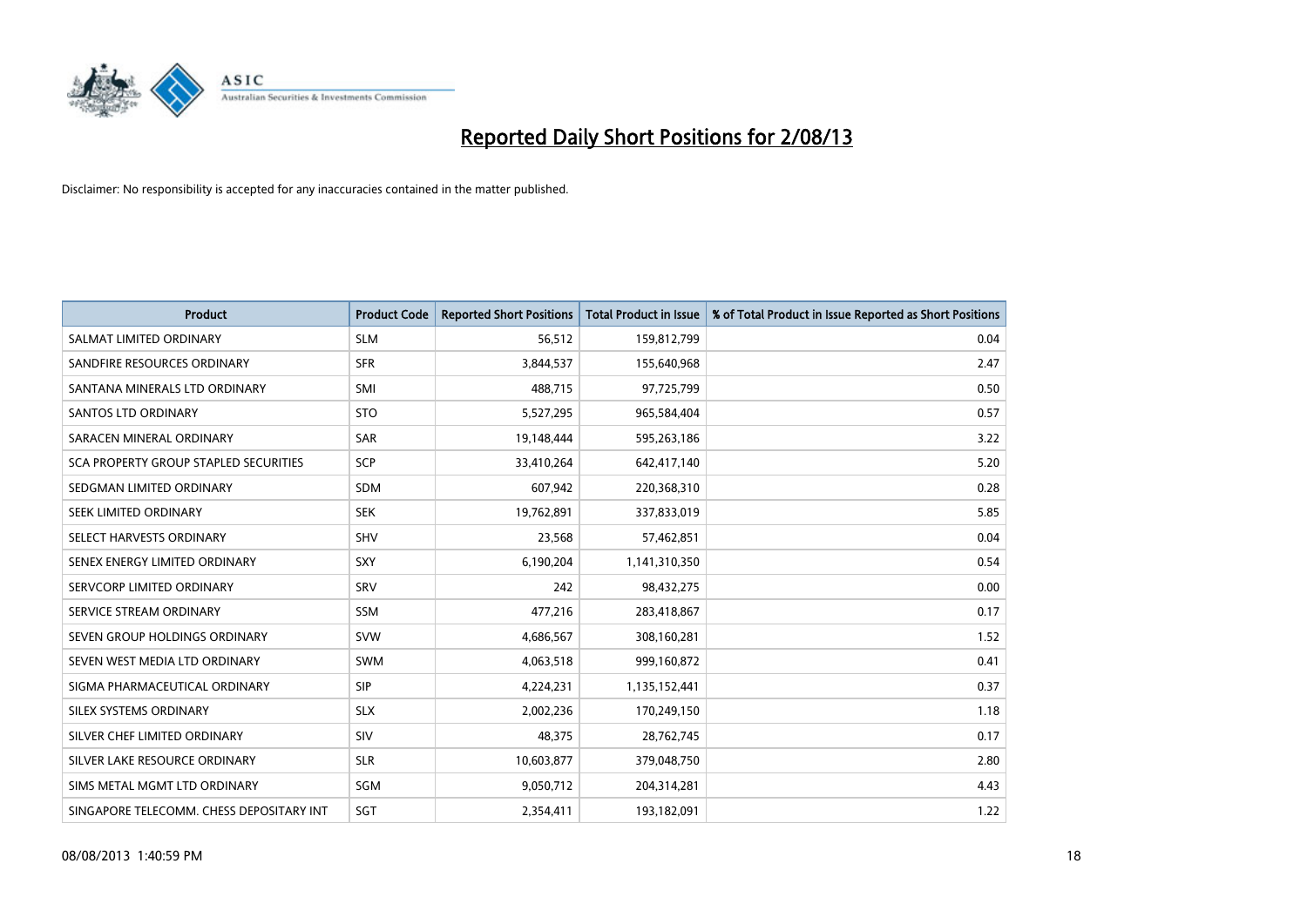

| <b>Product</b>                           | <b>Product Code</b> | <b>Reported Short Positions</b> | <b>Total Product in Issue</b> | % of Total Product in Issue Reported as Short Positions |
|------------------------------------------|---------------------|---------------------------------|-------------------------------|---------------------------------------------------------|
| SIRIUS RESOURCES NL ORDINARY             | <b>SIR</b>          | 4,255,466                       | 227,020,167                   | 1.87                                                    |
| SIRTEX MEDICAL ORDINARY                  | <b>SRX</b>          | 599,487                         | 56,079,887                    | 1.07                                                    |
| SKILLED GROUP LTD ORDINARY               | <b>SKE</b>          | 4,811,278                       | 233,533,526                   | 2.06                                                    |
| <b>SLATER &amp; GORDON ORDINARY</b>      | SGH                 | 942                             | 196,809,265                   | 0.00                                                    |
| SMS MANAGEMENT, ORDINARY                 | <b>SMX</b>          | 1,712,176                       | 69,919,865                    | 2.45                                                    |
| SONIC HEALTHCARE ORDINARY                | <b>SHL</b>          | 7,338,406                       | 397,205,681                   | 1.85                                                    |
| SOUL PATTINSON (W.H) ORDINARY            | SOL                 | 72,291                          | 239,395,320                   | 0.03                                                    |
| SOUTH BOULDER MINES ORDINARY             | <b>STB</b>          | 272                             | 127,952,826                   | 0.00                                                    |
| SP AUSNET STAPLED SECURITIES             | <b>SPN</b>          | 35,578,582                      | 3,376,325,523                 | 1.05                                                    |
| SPARK INFRASTRUCTURE STAPLED NOTE & UNIT | SKI                 | 54,482,231                      | 1,326,734,264                 | 4.11                                                    |
| SPDR 200 FUND ETF UNITS                  | <b>STW</b>          | 57,400                          | 45,278,688                    | 0.13                                                    |
| SPECIALTY FASHION ORDINARY               | <b>SFH</b>          | 60,706                          | 192,236,121                   | 0.03                                                    |
| ST BARBARA LIMITED ORDINARY              | SBM                 | 26,056,815                      | 488,074,077                   | 5.34                                                    |
| STARPHARMA HOLDINGS ORDINARY             | SPL                 | 15,758,338                      | 283,864,948                   | 5.55                                                    |
| STEADFAST GROUP LTD DEFERRED SETTLEMENT  | <b>SDF</b>          | 9,515,498                       | 545,100,000                   | 1.75                                                    |
| STHN CROSS MEDIA ORDINARY                | SXL                 | 8,265,186                       | 704,858,524                   | 1.17                                                    |
| STOCKLAND UNITS/ORD STAPLED              | SGP                 | 8,009,111                       | 2,305,750,747                 | 0.35                                                    |
| STRAITS RES LTD. ORDINARY                | SRQ                 | 31,522                          | 1,164,150,159                 | 0.00                                                    |
| STW COMMUNICATIONS ORDINARY              | SGN                 | 1,146,982                       | 403,828,512                   | 0.28                                                    |
| SUNCORP GROUP LTD ORDINARY               | <b>SUN</b>          | 7,933,829                       | 1,286,600,980                 | 0.62                                                    |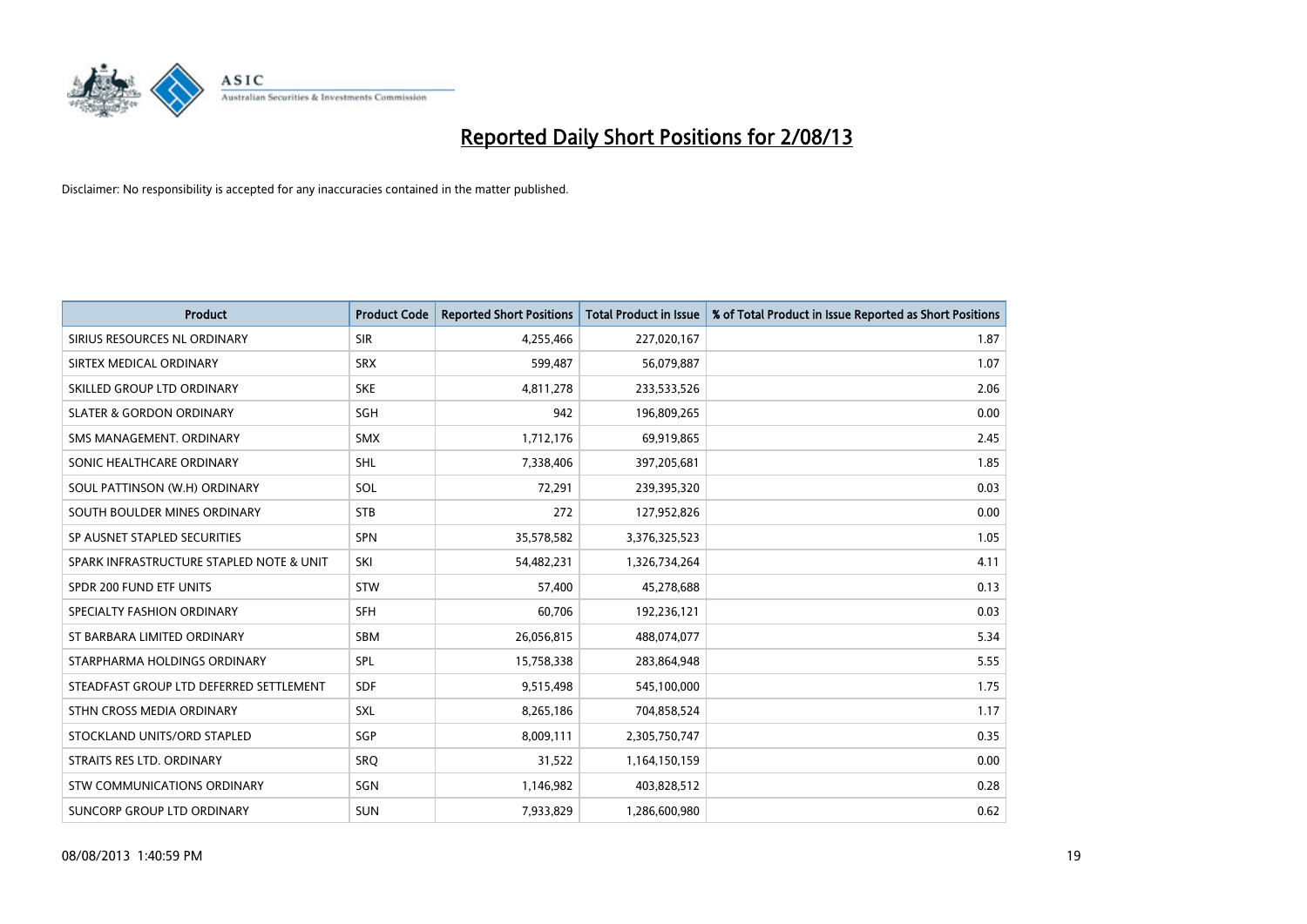

| <b>Product</b>                       | <b>Product Code</b> | <b>Reported Short Positions</b> | <b>Total Product in Issue</b> | % of Total Product in Issue Reported as Short Positions |
|--------------------------------------|---------------------|---------------------------------|-------------------------------|---------------------------------------------------------|
| SUNDANCE ENERGY ORDINARY             | <b>SEA</b>          | 422,665                         | 462,611,982                   | 0.09                                                    |
| SUNDANCE RESOURCES ORDINARY          | SDL                 | 52,360,594                      | 3,072,110,985                 | 1.70                                                    |
| SUNLAND GROUP LTD ORDINARY           | <b>SDG</b>          | 93,393                          | 189,417,674                   | 0.05                                                    |
| SUPER RET REP LTD ORDINARY           | SUL                 | 923,860                         | 196,472,811                   | 0.47                                                    |
| SYD AIRPORT STAPLED US PROHIBIT.     | <b>SYD</b>          | 17,513,639                      | 1,861,210,782                 | 0.94                                                    |
| SYRAH RESOURCES ORDINARY             | <b>SYR</b>          | 629,304                         | 147,867,623                   | 0.43                                                    |
| TABCORP HOLDINGS LTD ORDINARY        | <b>TAH</b>          | 19,698,253                      | 744,885,690                   | 2.64                                                    |
| TALISMAN MINING ORDINARY             | <b>TLM</b>          | 668                             | 131,538,627                   | 0.00                                                    |
| <b>TANAMI GOLD NL ORDINARY</b>       | <b>TAM</b>          | 41                              | 587,548,523                   | 0.00                                                    |
| TAP OIL LIMITED ORDINARY             | <b>TAP</b>          | 76,743                          | 241,608,606                   | 0.03                                                    |
| TASSAL GROUP LIMITED ORDINARY        | <b>TGR</b>          | 249,553                         | 146,304,404                   | 0.17                                                    |
| <b>TATTS GROUP LTD ORDINARY</b>      | <b>TTS</b>          | 13,526,952                      | 1,402,708,406                 | 0.96                                                    |
| TELECOM CORPORATION ORDINARY         | <b>TEL</b>          | 9,205,072                       | 1,817,088,869                 | 0.51                                                    |
| <b>TELSTRA CORPORATION, ORDINARY</b> | <b>TLS</b>          | 46,604,360                      | 12,443,074,357                | 0.37                                                    |
| TEN NETWORK HOLDINGS ORDINARY        | <b>TEN</b>          | 123,535,301                     | 2,586,970,845                 | 4.78                                                    |
| TERANGA GOLD CORP CDI 1:1            | <b>TGZ</b>          | 217,201                         | 133,042,143                   | 0.16                                                    |
| THE REJECT SHOP ORDINARY             | <b>TRS</b>          | 1,802,282                       | 28,826,248                    | 6.25                                                    |
| THE TRUST COMP LTD ORDINARY          | <b>TRU</b>          | 1,452                           | 33,657,334                    | 0.00                                                    |
| THORN GROUP LIMITED ORDINARY         | <b>TGA</b>          | 53,000                          | 148,897,155                   | 0.04                                                    |
| TIGER RESOURCES ORDINARY             | <b>TGS</b>          | 883,587                         | 674,770,269                   | 0.13                                                    |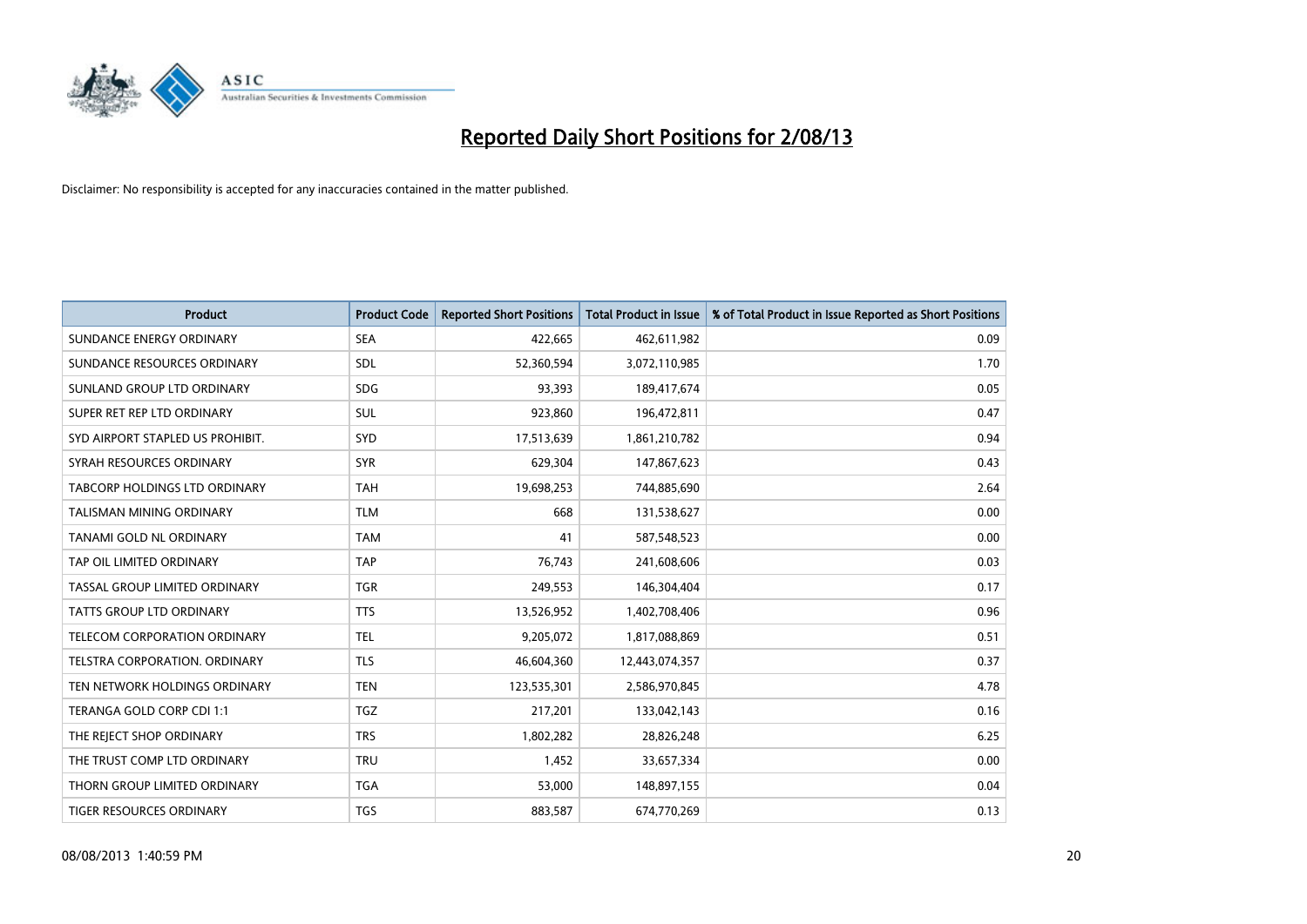

| <b>Product</b>                        | <b>Product Code</b> | <b>Reported Short Positions</b> | <b>Total Product in Issue</b> | % of Total Product in Issue Reported as Short Positions |
|---------------------------------------|---------------------|---------------------------------|-------------------------------|---------------------------------------------------------|
| TOLL HOLDINGS LTD ORDINARY            | <b>TOL</b>          | 31,365,686                      | 717,133,875                   | 4.37                                                    |
| TOX FREE SOLUTIONS ORDINARY           | <b>TOX</b>          | 1,544,731                       | 132,519,859                   | 1.17                                                    |
| TPG TELECOM LIMITED ORDINARY          | <b>TPM</b>          | 1,046,831                       | 793,808,141                   | 0.13                                                    |
| <b>TRADE ME GROUP ORDINARY</b>        | <b>TME</b>          | 348,692                         | 396,017,568                   | 0.09                                                    |
| <b>TRANSFIELD SERVICES ORDINARY</b>   | <b>TSE</b>          | 28,637,707                      | 512,457,716                   | 5.59                                                    |
| TRANSPACIFIC INDUST, ORDINARY         | <b>TPI</b>          | 9,324,648                       | 1,578,563,490                 | 0.59                                                    |
| TRANSURBAN GROUP TRIPLE STAPLED SEC.  | <b>TCL</b>          | 1,809,488                       | 1,481,594,818                 | 0.12                                                    |
| TREASURY WINE ESTATE ORDINARY         | <b>TWE</b>          | 20,497,813                      | 647,227,144                   | 3.17                                                    |
| TROY RESOURCES LTD ORDINARY           | <b>TRY</b>          | 393,712                         | 164,568,698                   | 0.24                                                    |
| TWENTY-FIRST FOX INC A NON-VOTING CDI | <b>FOXLV</b>        | 1,717,040                       | 1,622,271,050                 | 0.11                                                    |
| TWENTY-FIRST FOX INC B VOTING CDI     | <b>FOX</b>          | 537,346                         | 1,112,242,645                 | 0.05                                                    |
| UGL LIMITED ORDINARY                  | <b>UGL</b>          | 16,326,279                      | 166,511,240                   | 9.80                                                    |
| UNILIFE CORPORATION CDI 6:1           | <b>UNS</b>          | 674                             | 273,146,346                   | 0.00                                                    |
| UXC LIMITED ORDINARY                  | <b>UXC</b>          | 293,019                         | 308,906,770                   | 0.09                                                    |
| <b>VIRGIN AUS HLDG LTD ORDINARY</b>   | <b>VAH</b>          | 78,610,396                      | 2,581,231,776                 | 3.05                                                    |
| <b>VIRTUS HEALTH LTD ORDINARY</b>     | <b>VRT</b>          | 355,387                         | 79,536,601                    | 0.45                                                    |
| <b>VOCUS COMMS LTD ORDINARY</b>       | <b>VOC</b>          | 15,432                          | 78,546,557                    | 0.02                                                    |
| <b>WATPAC LIMITED ORDINARY</b>        | <b>WTP</b>          | 6,665                           | 184,332,526                   | 0.00                                                    |
| <b>WDS LIMITED ORDINARY</b>           | <b>WDS</b>          | $\overline{7}$                  | 144,740,614                   | 0.00                                                    |
| <b>WEBJET LIMITED ORDINARY</b>        | <b>WEB</b>          | 1,172,587                       | 79,397,959                    | 1.48                                                    |